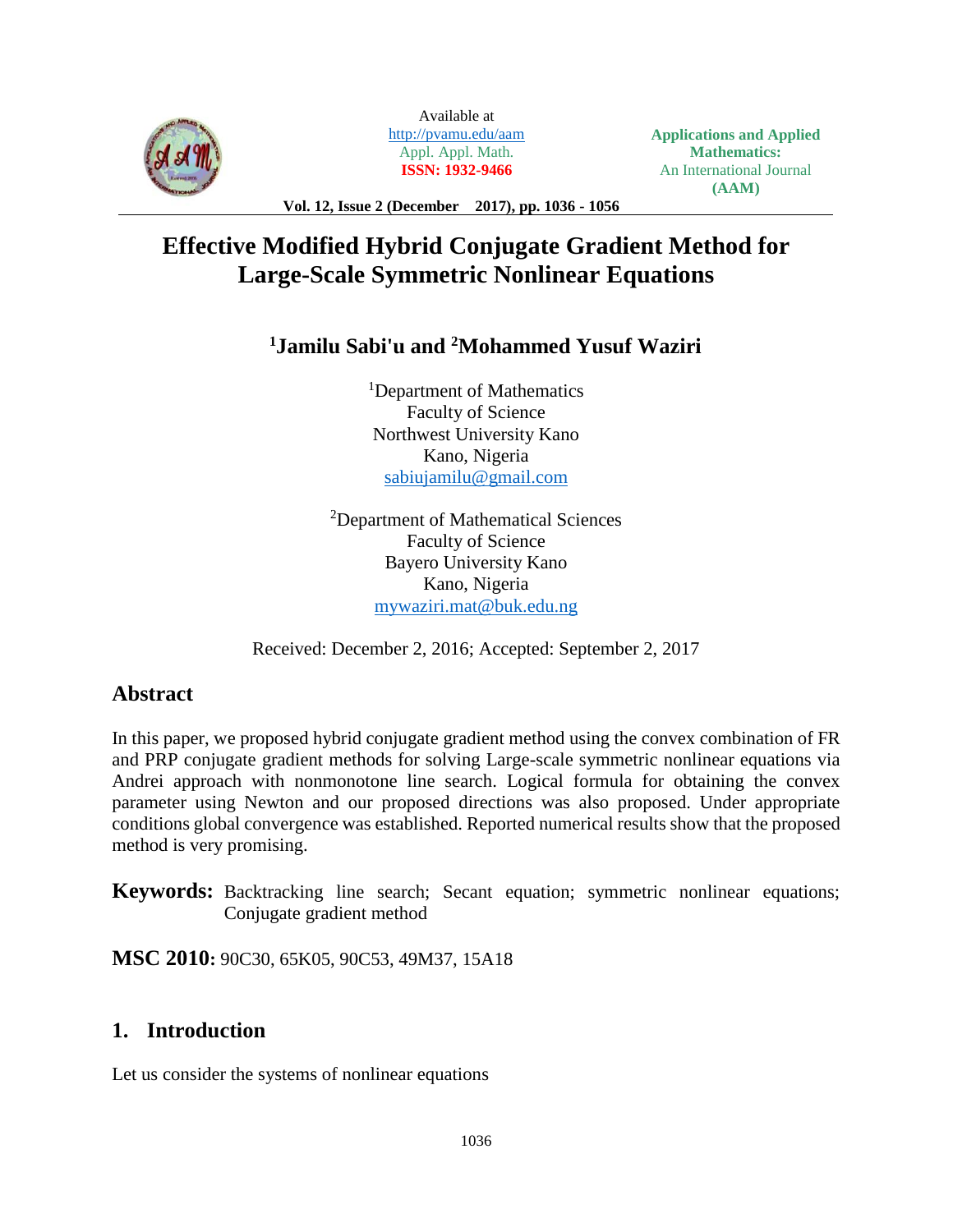$$
F(x) = 0,\t\t(1)
$$

where  $F: R^n \to R^n$  is a nonlinear mapping. Often, the mapping, F is assumed to satisfy the following assumptions:

- A1. There exists an  $x^* \in R^n$  s.t  $F(x^*) = 0$ .
- A2. *F* is a continuously differentiable mapping in a neighborhood of  $x^*$ .
- A3.  $F'(x^*)$  is invertible.
- A4. The Jacobian  $F(x)$  is symmetric.

The prominent method for finding the solution of (1) is the classical Newton's method which generates a sequence of iterates  $\{x_k\}$  from a given initial point  $x_0$  via

$$
x_{k+1} = x_k - (F'(x_k))^{-1} F(x_k),
$$
\n(2)

where  $k = 0, 1, 2, \ldots$  The attractive features of this method are rapid convergence, and ease of implementation. Nevertheless, Newton's method requires the computation of the Jacobian matrix, which requires the first-order derivative of the systems. In practice, computations of some function's derivatives are quite costly and sometimes they are not available or could not be done precisely. In this case Newton's method cannot be applied directly.

In this work, we are interested in handling large-scale problems for which the Jacobian is either not available or requires a low amount of storage. The best method is CG approach. It is vital to mention that the conjugate gradient methods are among the popular used methods for unconstrained optimization problems. They are particularly efficient for handling large-scale problems due to their convergence properties, simplicity to implement and low storage (Zhou and Shen(2015)). Not withstanding, the study of conjugate gradient methods for large-scale symmetric nonlinear systems of equations is scanty, and this is what motivated us to have this paper.

In general, CG methods for solving nonlinear systems of equations generate an iterative points  ${x<sub>k</sub>}$  from initial given point  $x<sub>0</sub>$  using

$$
x_{k+1} = x_k + \alpha_k d_k, \tag{3}
$$

where  $\alpha_k > 0$  is attained via line search, and directions  $d_k$  are obtained using

$$
d_k = \begin{cases} -F(x_k), & \text{if } k = 0, \\ -F(x_k) + \beta_k d_k, & \text{if } k \ge 1, \end{cases} \tag{4}
$$

 $\beta_k$  is term as conjugate gradient parameter.

This problem under study may arise from an unconstrained optimization problem, a saddle point problem, Karush-Kuhn-Tucker (KKT) of equality constrained optimization problem, the discritized two-point boundary value problem, the discritized elliptic boundary value problem, and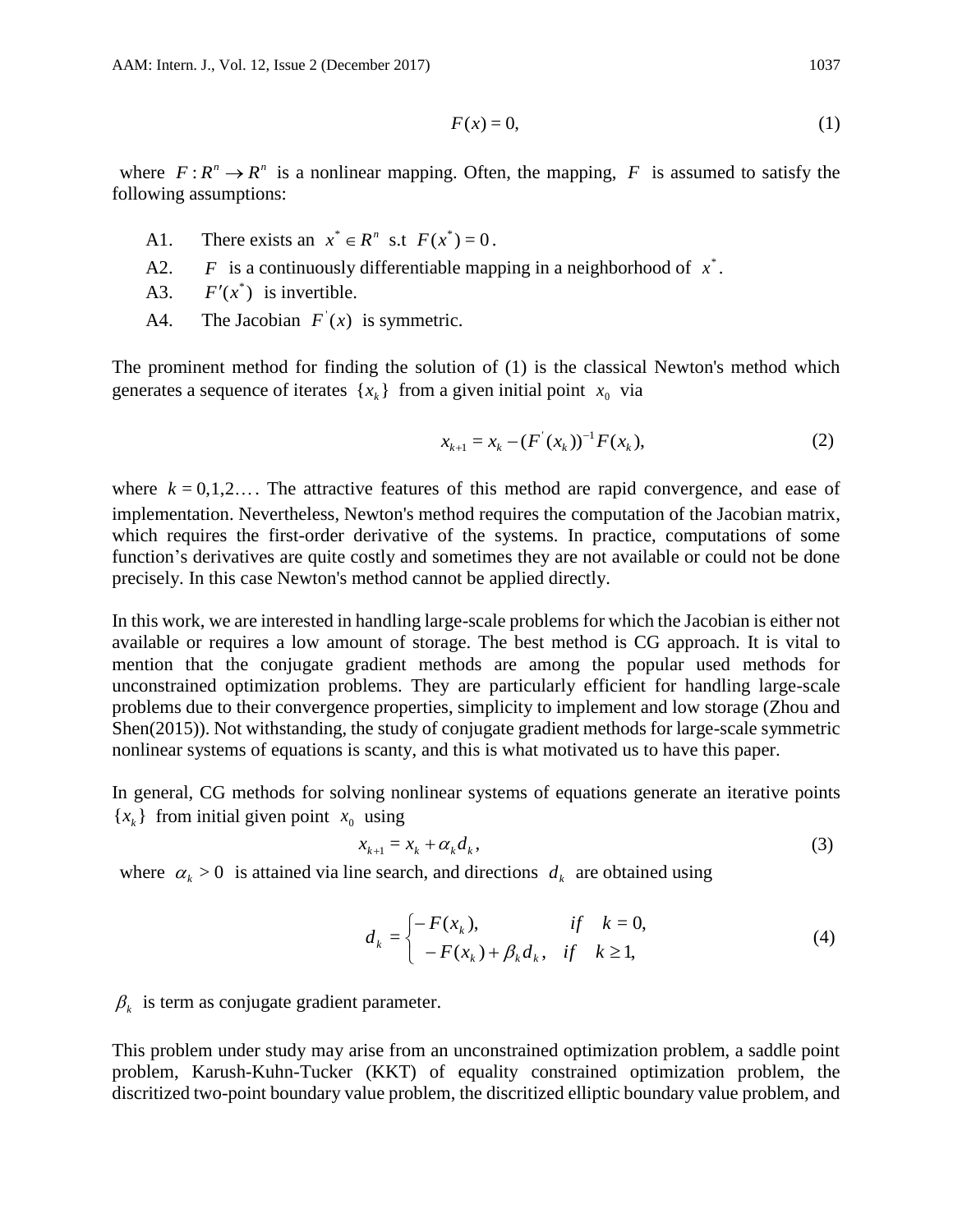etc. Equation (1) is the first-order necessary condition for the unconstrained optimization problem when *F* is the gradient mapping of some function,

$$
f: R^n \to R
$$
  
min  $f(x)$ ,  $x \in R^n$ . (5)

For the equality constrained problem

$$
\min f(x),
$$
  
s.t  $h(z) = 0,$  (6)

where  $h$  is a vector-valued function. The KKT conditions can be represented as the system  $(1)$ with  $x = (z, v)$ , and

$$
F(z, v) = (\nabla F(z) + \nabla h(z)v, h(z)),\tag{7}
$$

where *v* is the vector of Lagrange multipliers. Notice that the Jacobian  $\nabla F(z, v)$  is symmetric for all  $(z, v)$  (see, e.g., (Ortega and Rheinboldt (1970)). Problem (1) can be converted to the following global optimization problem  $(5)$  with our function  $f$  defined by

$$
f(x) = \frac{1}{2} || F(x) ||^2 .
$$
 (8)

A large number of efficient solvers for large-scale symmetric nonlinear equations have been proposed, analyzed, and tested in the last decade. Among them the most classic one entirely due to (Li and Fukushima (1999)), in which a Gauss-Newton-based BFGS method is developed. The global and superlinear convergence are also established. Its performance is further improved by (Gu et al. (2002)), where a norm descent BFGS method is designed. Norm descent type BFGS methods especially coorporating with trust regions strategy are presented in the literature which showed their moderate effectiveness experimentally (Yuan et al. (2009)). Still the matrix storage and solving of *n*-linear systems are required in the BFGS type methods presented in the literature. The recent designed nonmonotone spectral gradient algorithm (Cheng and Chen (2013)) falls within the frame work of matrix-free.

The conjugate gradient methods for symmetric nonlinear equations has received a good attention and taken an appropriate progress. However, (Li and Wang (2011)) proposed a modified Flectcher-Reeves conjugate gradient method which is based on the work of (Zhang et al. (2006)), and the results illustrate that their proposed conjugate gradient method is promising. In line with this development, further studies on conjugate gradient are inspired for solving large-scale symmetric nonlinear equations. (Zhou and Shen (2014)) extended the descent three-term polak-Rebiere-Polyak of (Zhang et al. (2006)) for solving (1) by combining with the work of (Li and Fukushima (1999)). Meanwhile the classic polak-Rebiere-Polyak is successfully used to solve symmetric Equation (1) by (Zhou and Shen (2015)).

Subsequentely (Xia, et al.(2015)) proposed a method based on well-known conjugate gradient of (Hager and Zhang (2005)). The proposed method converges globally. Extensive numerical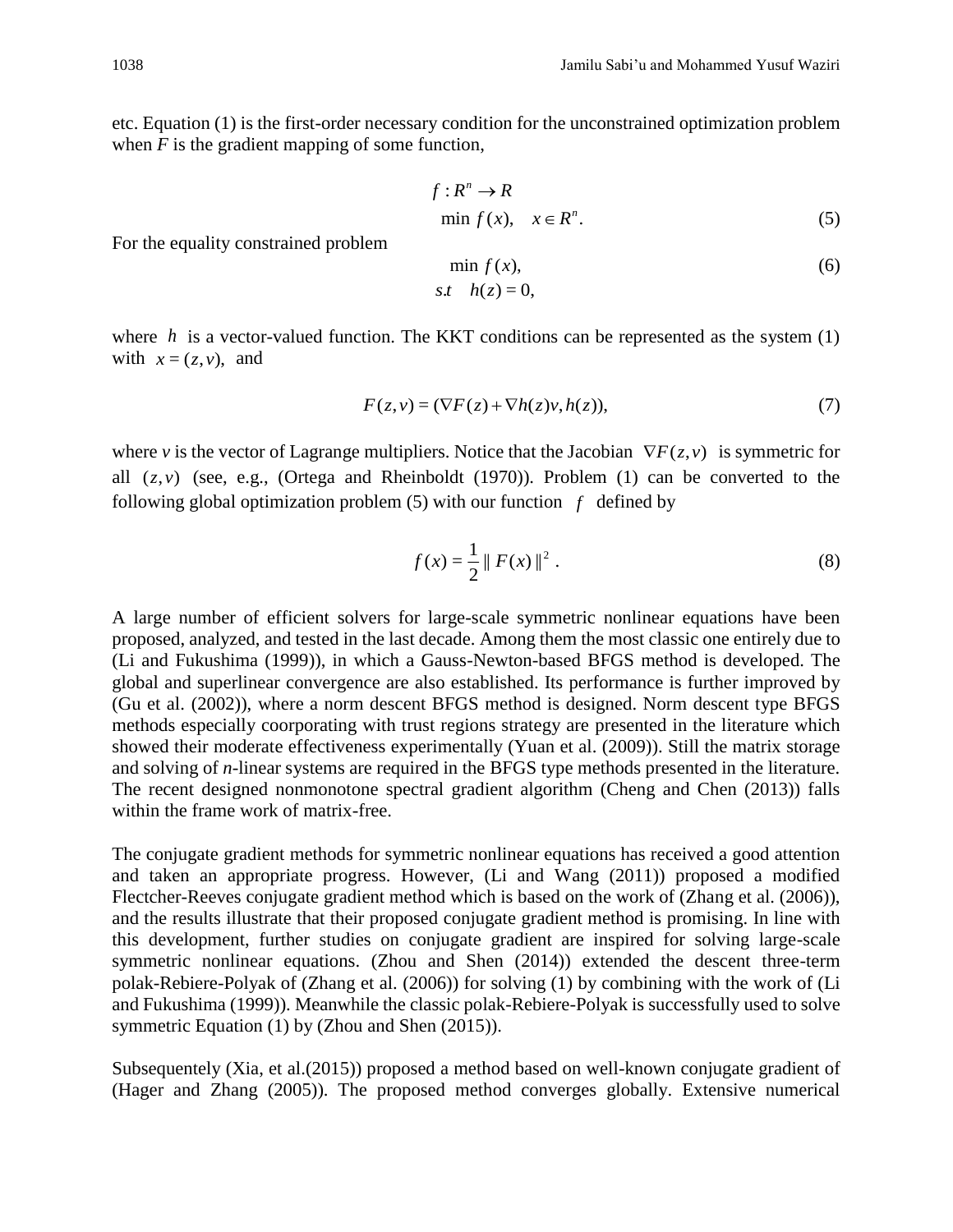experiments showed that each over-mentioned method performs quite well. Some related papers on symmetrics nolinear systems are (Romero-Cadava et al, (2013), Sabi'u (2017), Sabi'u and Sanusi (2016) and Waziri and Sabi'u (2016)). In this work, we propose to present a hybrid CG method using FR and PRP CG parameters. Our anticipation is to suggest a good CG parameter that will lead to a solution with less computational cost.

We organized the paper as follows: In the next section, we present the details of the proposed method. Convergence results are presented in Section 3. Some numerical results are reported in Section 4. Finally, conclusions are made in Section 5.

## **2. Effective Modified Hybrid CG Method (MHCG)**

This section presents effective modified hybrid conjugate gradient method (FR and PRP) using some fundamental approach of (Andrei (2008)) by incorporating the nonnegative restriction of the CG parameter suggested by (Powell (1984)).

We are motivated by the work of (Li and Fukushima (1999)), i.e., globally and superlinearly Gauss-Newton-based BFGS method for symmetric nonlinear system. In their work, an approximate gradient is obtained without taking the derivative, i.e.,

$$
g_k = \frac{F(x_k + \alpha_k F_k) - F_k}{\alpha_k},\tag{9}
$$

and the search direction  $d_k$  is produced by solving the linear equations  $B_k d_k = -g_k$ , where  $\alpha_k$ is the stepsize to be obtained by some line search, and the matrix  $B_k$  is updated by the BFGS formula

$$
B_{k+1} = B_k - \frac{B_k s_k s_k^T B_k}{s_k^T B_k s_k} + \frac{y_k y_k^T}{y_k^T s_k}.
$$

In view of the above fact, we further present the convex combination of FR and PRP conjugate gradient methods to obtain:

$$
\beta_k^{H^*} = (1 - \sigma_k) \beta_k^{FR} + \sigma_k \beta_k^{PRP}, \qquad (10)
$$

where

$$
\beta_k^{FR} = \frac{\|\nabla f(x_{k+1})\|^2}{\|\nabla f(x_k)\|^2}, \quad \beta_k^{PRP} = \frac{\nabla f(x_{k+1})^T y_k}{\|\nabla f(x_k)\|^2} \quad \text{and} \quad y_k = \nabla f(x_{k+1}) - \nabla f(x_k), \tag{11}
$$

 $\sigma_k$  is a scalar satisfying  $0 \leq \sigma_k \leq 1$ . By substituting (11) in to (10) we have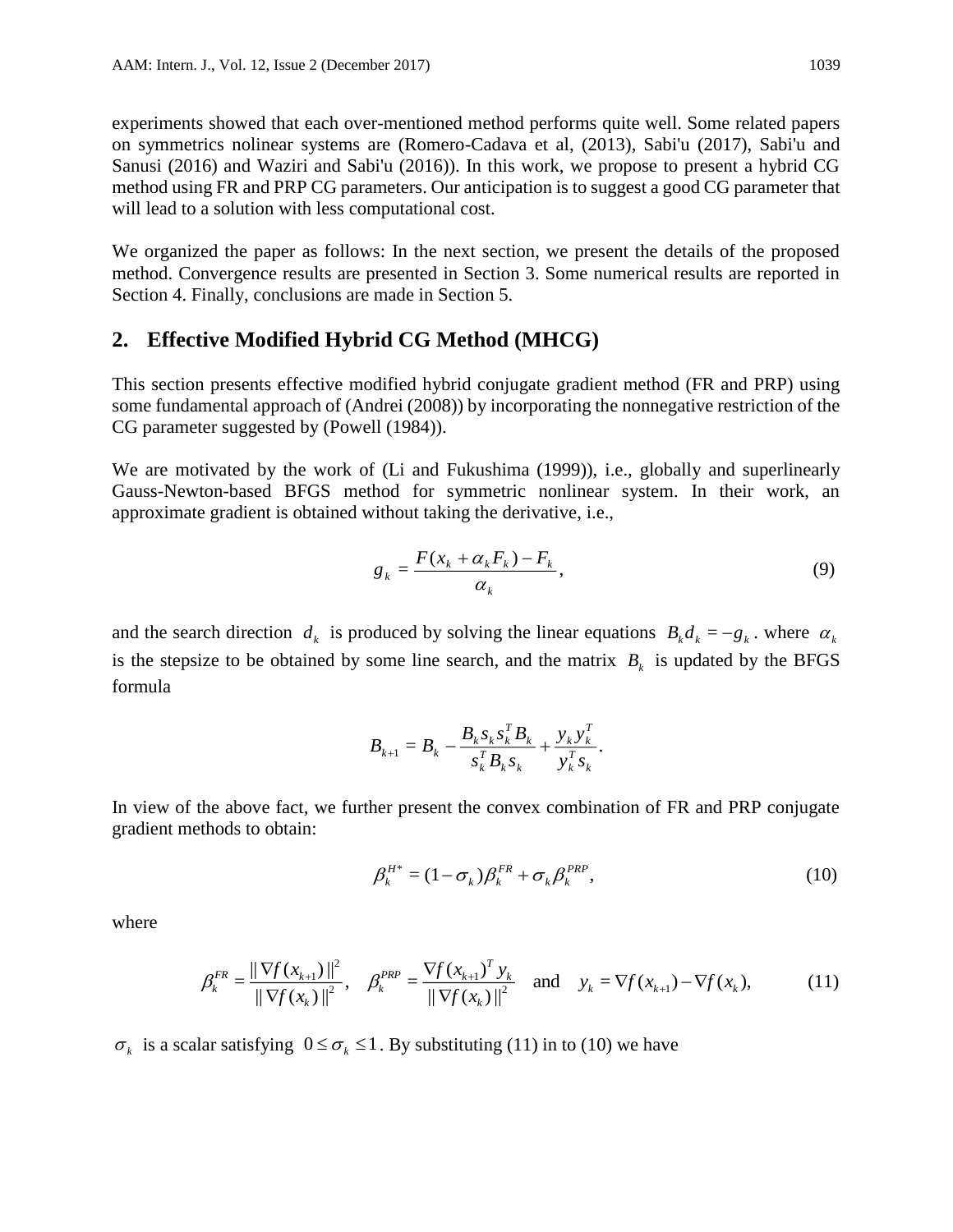$$
\beta_k^{H^*} = (1 - \sigma_k) \frac{\|\nabla f(x_{k+1})\|^2}{\|\nabla f(x_k)\|^2} + \sigma_k \frac{\nabla f(x_{k+1})^T y_k}{\|\nabla f(x_k)\|^2}.
$$
\n(12)

Using (4) and (12), our new direction becomes:

$$
d_{k+1} = -\nabla f(x_{k+1}) + (1 - \sigma_k) \frac{\|\nabla f(x_{k+1})\|^2}{\|\nabla f(x_k)\|^2} d_k + \sigma_k \frac{\nabla f(x_{k+1})^T y_k}{\|\nabla f(x_k)\|^2} d_k,
$$
\n(13)

or equvalently,

$$
d_{k+1} = -\nabla f(x_{k+1}) + (1 - \sigma_k) \frac{\|\nabla f(x_{k+1})\|^2}{\|\nabla f(x_k)\|^2} s_k + \sigma_k \frac{\nabla f(x_{k+1})^T y_k}{\|\nabla f(x_k)\|^2} s_k.
$$
 (14)

However, in order to guarantee a good selection of  $\sigma_k$ ,  $\forall k$ , we equate the Newton direction with our proposed direction, due to the fact that "It is remarkable that if the point  $x_{k+1}$  is close enough to a local minimizer  $x^*$ , then a good direction to follow is the Newton direction"

$$
-J^{-1}\nabla f(x_{k+1}) = -\nabla f(x_{k+1}) + (1 - \sigma_k) \frac{\|\nabla f(x_{k+1})\|^2}{\|\nabla f(x_k)\|^2} s_k + \sigma_k \frac{\nabla f(x_{k+1})^T y_k}{\|\nabla f(x_k)\|^2} s_k, \quad (15)
$$

to get

$$
-J^{-1}\nabla f(x_{k+1}) = -\nabla f(x_{k+1}) + \frac{\|\nabla f(x_{k+1})\|^2}{\|\nabla f(x_k)\|^2} s_k - \sigma_k \frac{\|\nabla f(x_{k+1})\|^2}{\|\nabla f(x_k)\|^2} s_k + \sigma_k \frac{\nabla f(x_{k+1})^T y_k}{\|\nabla f(x_k)\|^2} s_k.
$$
\n(16)

It is well-known that  $\|\nabla f(x_{k+1})\|^2 = \nabla f(x_{k+1})^T \nabla f(x_{k+1})$  $\int f(x_{k+1})|^2 = \nabla f(x_{k+1})^T \nabla f(x_{k+1})$ , Therefore we obtain

$$
-J^{-1}\nabla f(x_{k+1}) = -\nabla f(x_{k+1}) + \frac{\|\nabla f(x_{k+1})\|^2}{\|\nabla f(x_k)\|^2} s_k + \sigma_k \frac{\nabla f(x_{k+1})^T (y_k - \nabla f(x_{k+1}))}{\|\nabla f(x_k)\|^2} s_k.
$$
 (17)

By the definition of  $y_k = \nabla f(x_{k+1}) - \nabla f(x_k)$  we arrive at

$$
-J^{-1}\nabla f(x_{k+1}) = -\nabla f(x_{k+1}) + \frac{\|\nabla f(x_{k+1})\|^2}{\|\nabla f(x_k)\|^2} s_k - \sigma_k \frac{\nabla f(x_{k+1})^T \nabla f(x_k)}{\|\nabla f(x_k)\|^2} s_k.
$$
 (18)

Multiplying (18) by  $J_{k+1} s_k^T$  $J_{k+1}$  $s_k^T$ , we have

$$
-s_k^T \nabla f(x_{k+1}) = -J_{k+1} s_k^T \nabla f(x_{k+1}) + J_{k+1} s_k^T \frac{\|\nabla f(x_{k+1})\|^2}{\|\nabla f(x_k)\|^2} s_k - \sigma_k J_{k+1} s_k^T \frac{\nabla f(x_{k+1})^T \nabla f(x_k)}{\|\nabla f(x_k)\|^2} s_k,
$$
\n(19)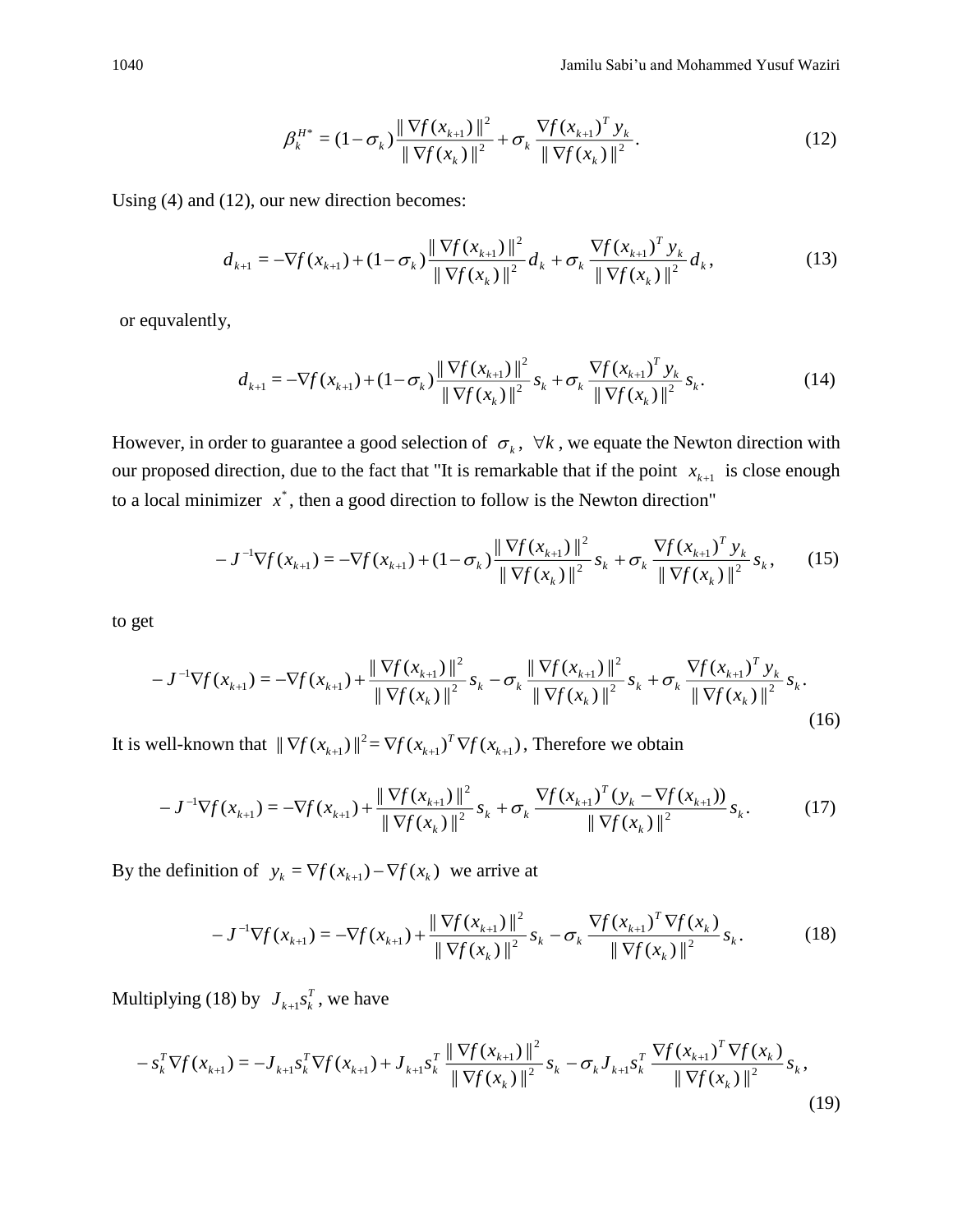and hence, after some algebraic manipulations, we have

$$
\sigma_{k} = \frac{s_{k}^{T} \nabla f(x_{k+1}) - s_{k}^{T} J_{k+1} \nabla f(x_{k+1}) + \frac{\|\nabla f(x_{k+1})\|^{2}}{\|\nabla f(x_{k})\|^{2}} s_{k}^{T} J_{k+1} s_{k}}{\frac{\nabla f(x_{k+1}) \nabla f(x_{k})}{\|\nabla f(x_{k})\|^{2}} s_{k}^{T} J_{k+1} s_{k}}.
$$
\n(20)

Due to the essential property of low memory requirements for the CG methods, we apply the modified secant equation proposed by (Babaie-Kafaki and Ghanbari (2014)),

$$
J_{k+1}^{-1} y_k = 2 \frac{\|y_k\|^2}{s_k^T y_k} s_k, \qquad (21)
$$

or, equivalently

$$
J_{k+1}S_k = \frac{1}{2} \frac{s_k^T y_k}{\|y_k\|^2} y_k = z_k.
$$
 (22)

Substituting (22) into (20) we obtained the following hybridization parameter

$$
\sigma_{k} = \frac{(s_{k} - z_{k})^{T} \nabla f(x_{k+1}) \|\nabla f(x_{k})\|^{2} + z_{k}^{T} s_{k} \|\nabla f(x_{k+1})\|^{2}}{z_{k}^{T} s_{k} \nabla f(x_{k+1})^{T} \nabla f(x_{k})}.
$$
\n(23)

Replacing the terms  $\nabla f(x_{k+1})$  and  $\nabla f(x_k)$  by  $g_{k+1}$  and  $g_k$  in (9) respectively, yield

$$
\sigma_{k} = \frac{(s_{k} - z_{k})^{T} g_{k+1} \| g_{k} \|^{2} + z_{k}^{T} s_{k} \| g_{k+1} \|^{2}}{z_{k}^{T} s_{k} g_{k+1}^{T} g_{k}}, \quad s_{k} = x_{k+1} - x_{k}.
$$
\n(24)

Having derived the CG parameter ( $\beta_k^{H*}$ ) in (10), we then present our direction as

$$
d_0 = -g(x_0), \qquad d_{k+1} = -g_{k+1} + \beta_k^{H^*} d_k, \qquad k = 1, 2, ..., \qquad (25)
$$

where

$$
\beta_k^{H^*} = (1 - \sigma_k) \beta_k^{FR} + \sigma_k \beta_k^{PRP}, \qquad (26)
$$

and  $\sigma_k$  given by (24) with

$$
\beta_k^{FR} = \frac{\|g_{k+1}\|^2}{\|g_k\|^2}, \qquad \beta_k^{PRP} = \frac{g_{k+1}^T y_k}{\|g_k\|^2} \quad and \quad y_k = g_{k+1} - g_k. \tag{27}
$$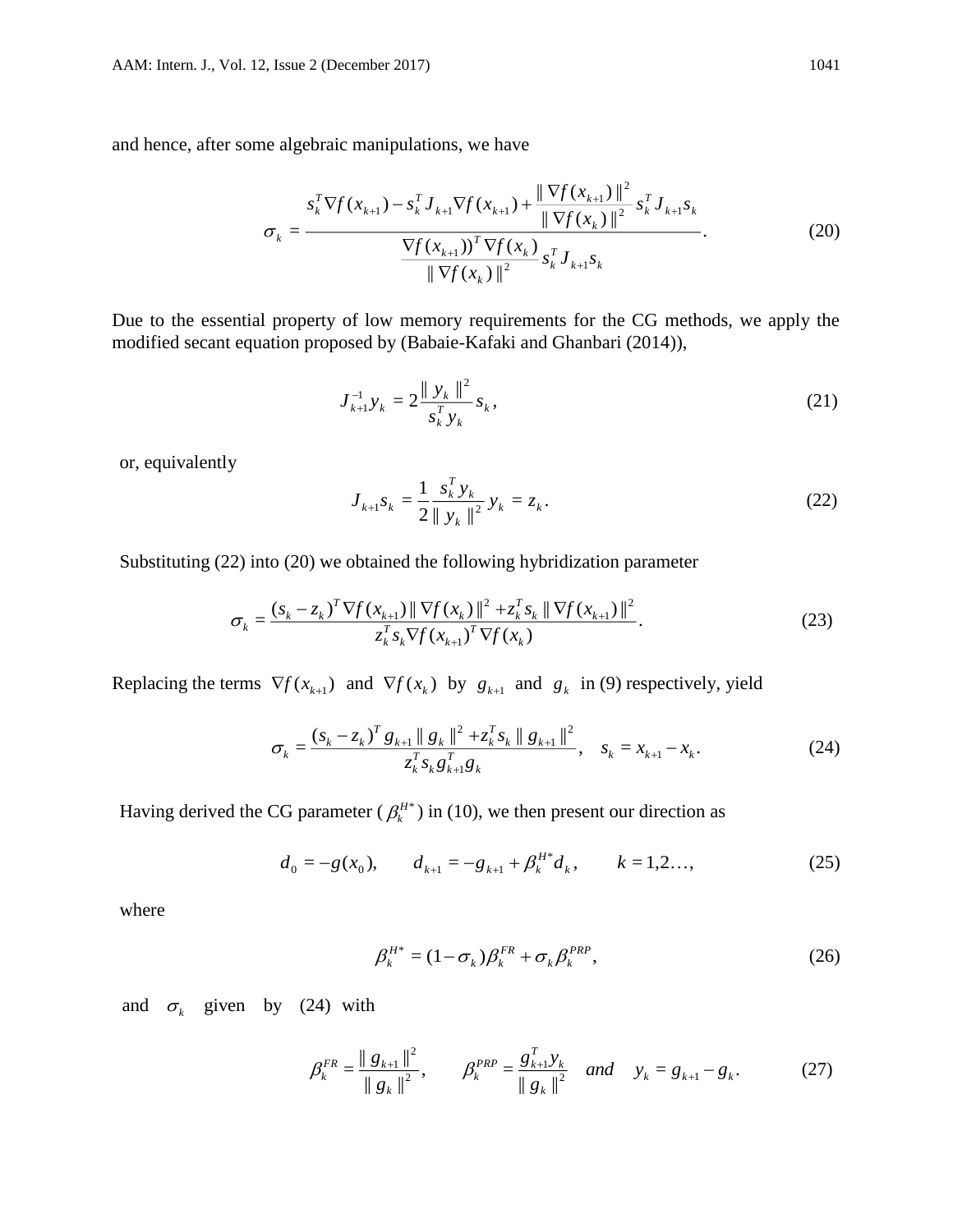It is vital to note that, the hybridization parameter  $\sigma_k$  given by (24) may be outside the interval [0,1]. However, in order to have convex combination in (26), we adopt the consideration of

(Andrei 2008)) in the sense that if  $\sigma_k < 0$ , then we let  $\sigma_k = 0$ , and if  $\sigma_k > 1$ , then we let  $\sigma_k = 0$ 

Finally, we present our scheme as

$$
x_{k+1} = x_k + \alpha_k d_k. \tag{28}
$$

Moreover, the direction  $d_k$  given by (25) may not be a descent direction of (8), in which case the standard wolfe and Armijo line searches cannot be used to compute the stepsize directly. Therefore, we use the nonmonotone line search proposed in (Zhou and Shen (2014)) to compute our stepsize  $\alpha_k$ . Let  $\omega_1 > 0$ ,  $\omega_2 > 0$ ,  $r \in (0,1)$  be constants and  $\{\eta_k\}$  be a given positive sequence such that

$$
\sum_{k=0}^{\infty} \eta_k < \infty. \tag{29}
$$

Let  $\alpha_k = \max\{1, r^k\}$  satisfy

$$
f(x_k + \alpha_k d_k) - f(x_k) \le -\omega_1 \| \alpha_k F(x_k) \|^2 - \omega_2 \| \alpha_k d_k \|^2 + \eta_k f(x_k). \tag{30}
$$

Now, we can describe the algorithm for our proposed method as follows:

#### **Algorithm (MHCG)**

- Step 1  $\therefore$  Given  $x_0$ ,  $\alpha > 0$ ,  $\omega \in (0,1)$ ,  $r \in (0,1)$  and a positive sequence  $\eta_k$  satisfying  $(29)$ , and set  $k = 0$ .
- Step 2: Test a stopping criterion. If yes, then stop; otherwise continue with Step 3.
- Step 3: Compute  $d_k$  by (25).
- Step 4: Compute  $\alpha_k$  by the line search (30).
- Step 5: Compute  $x_{k+1} = x_k + \alpha_k d_k$ .
- Step 6: Consider  $k = k + 1$  and go to step 2.

#### **3. Convergence Result**

This section presents global convergence results of hybrid CG method. To begin with, let us define the level set as:

$$
\Omega = \left\{ x \mid f(x) \le e^n f(x_0) \right\} \tag{31}
$$

To analyze the convergence of our method, we will make the following assumptions on nonlinear systems (1).

.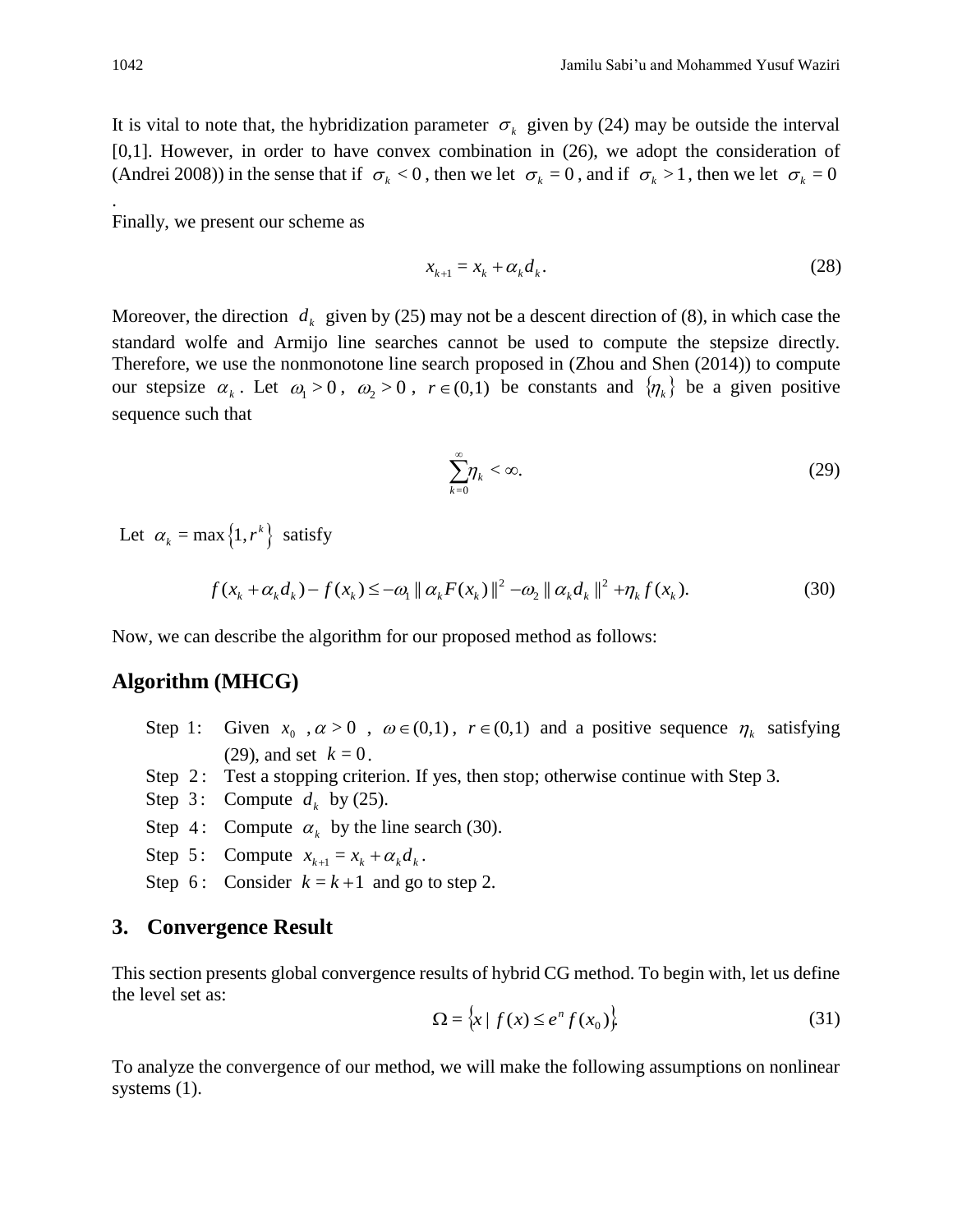## **Assumption 1**

- (i) The level set  $\Omega$  defined by (31) is bounded.
- (ii) There exists  $x^* \in \Omega$  such that  $F(x^*) = 0$ ,  $F'(x)$  is continuous for all x.
- (iii) In some neighborhood N of  $\Omega$ , the Jacobian is Lipschitz continous, i.e there exists a positive constant  $L > 0$  such that

$$
||F'(x) - F'(y)|| \le L||x - y||,
$$
\n(32)

for all  $x, y \in N$ .

Properties (i) and (ii) imply that there exists positive constants  $M_1$ ,  $M_2$  and  $L_1$  such that

$$
|| F(x) || \le M_1, || J(x) || \le M_2, \quad \forall x \in \mathbb{N}, \tag{33}
$$

$$
\|\nabla f(x) - \nabla f(y)\| \le L_1 \|x - y\|, \quad \|J(x)\| \le M_2, \quad \forall x, y \in N. \tag{34}
$$

#### **Lemma 1.1.** (Zhou and Shen (2014))

Let the sequence  $\{x_k\}$  be generated by the algorithms above. Then the sequence  $\{||F_k||\}$ converges and  $x_k \in N$  for all  $k \ge 0$ .

#### **Lemma 1.2.**

Let the properties of (1) above hold. Then we have

$$
\lim_{k \to \infty} \| \alpha_k d_k \| = \lim_{k \to \infty} \| s_k \| = 0,
$$
\n(35)

$$
\lim_{k \to \infty} \parallel \alpha_k F_k \parallel = 0. \tag{36}
$$

#### *Proof:*

By (29) and (30) we have for all  $k > 0$ ,

$$
\omega_2 \|\alpha_k d_k\|^2 \leq \omega_1 \|\alpha_k F(x_k)\|^2 + \omega_2 \|\alpha_k d_k\|^2 \leq \|F_k\|^2 - \|F_{k+1}\|^2 + \eta_k \|F_k\|^2. \tag{37}
$$

By summing the above  $k$  inequality, we obtain

$$
\omega_2 \sum_{i=0}^k \|\alpha_k d_k\|^2 \leq \|F_k\|^2 \left\{ \sum_{i=0}^k (1-\eta_i) \right\} - \|F_{k+1}\|^2 \ . \tag{38}
$$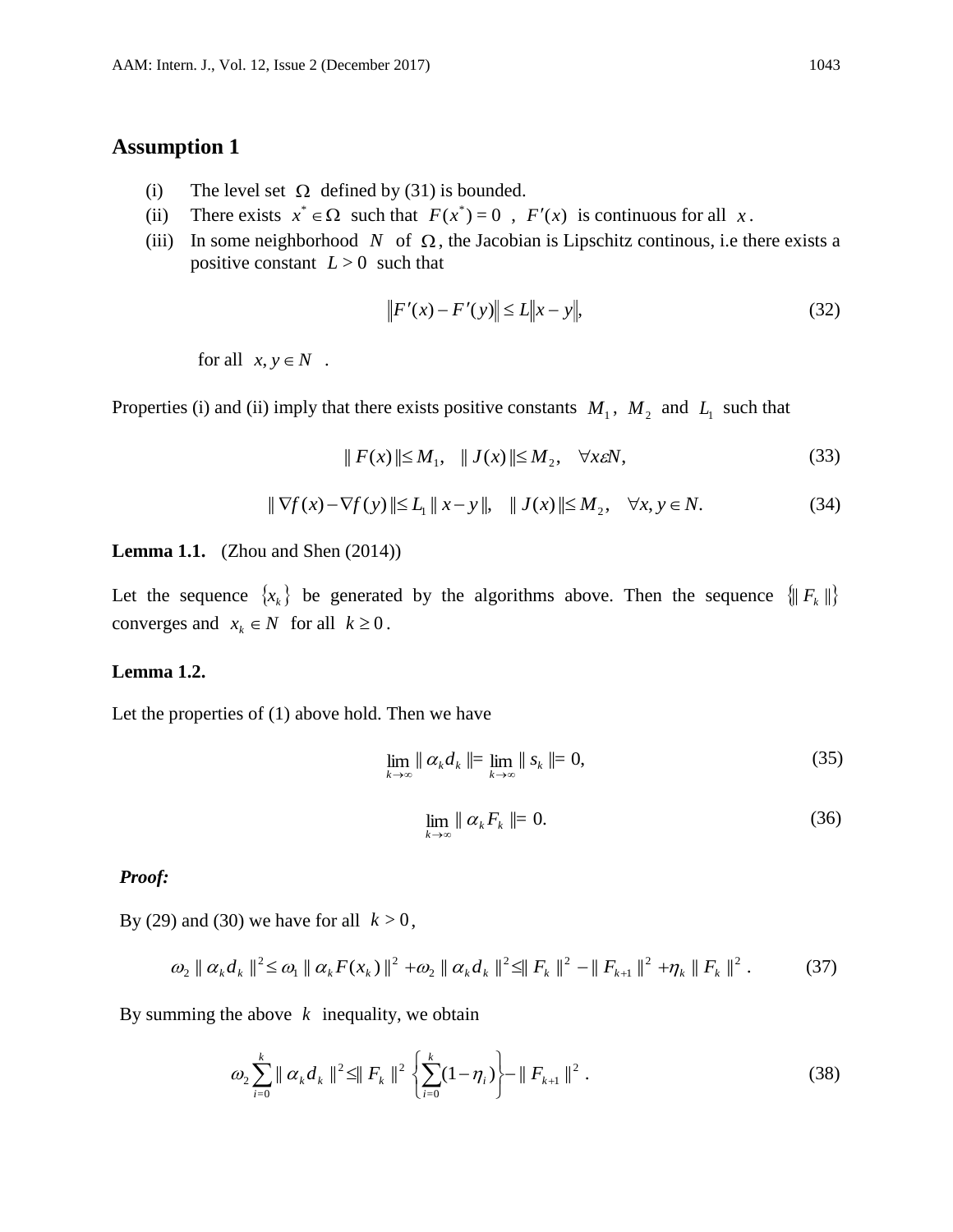From (33) and the fact that  $\{\eta_k\}$  satisfies (29), the series  $\sum_{i=0}^k ||\alpha_k d_k||^2$  $\sum_{i=0}^{k} ||\alpha_k d_k||^2$  is convergent. This implies (35). By a similar way, we can prove that (36) holds.

The following result shows that Modified hybrid CG method algorithm is globally convergent.

#### **Theorem 1.1.**

Let the properties of (1) above hold. Then the sequence  $\{x_k\}$  generated by Modified hybrid CG method algorithm converges globally; that is,

$$
\liminf_{k \to \infty} \|\nabla f(x_k)\| = 0. \tag{39}
$$

### *Proof:*

We prove this theorem by contradiction. Suppose that (39) is not true, then there exists a positive constant  $\tau$  such that

$$
\|\nabla f(x_k)\| \ge \tau, \quad \forall k \ge 0. \tag{40}
$$

Since  $\nabla f(x_k) = J_k F_k$ , (40) implies that there exists a positive constant  $\tau_1$  satisfying

$$
|| F_k || \ge \tau_1, \quad \forall k \ge 0. \tag{41}
$$

#### **Case (i):**

 $\limsup_{k\to\infty} \alpha_k > 0$ . Then by (36), we have  $\liminf_{k\to\infty} |F_k| = 0$ . This and Lemma (1.1.) show that  $\lim_{k\to\infty}$   $\|F_k\|=0$ , which contradicts (40).

#### **Case (ii):**

 $\limsup_{k\to\infty} \alpha_k = 0$ . Since  $\alpha_k \ge 0$ , this case implies that

$$
\lim_{k \to \infty} \alpha_k = 0. \tag{42}
$$

By definition of  $g_k$  in (9) and the symmetry of the Jacobian, we have

$$
\| g_k - \nabla f(x_k) \| = \| \frac{F(x_k + \alpha_{k-1} F_k) - F_k}{\alpha_{k-1}} - J_k^T F_k \|,
$$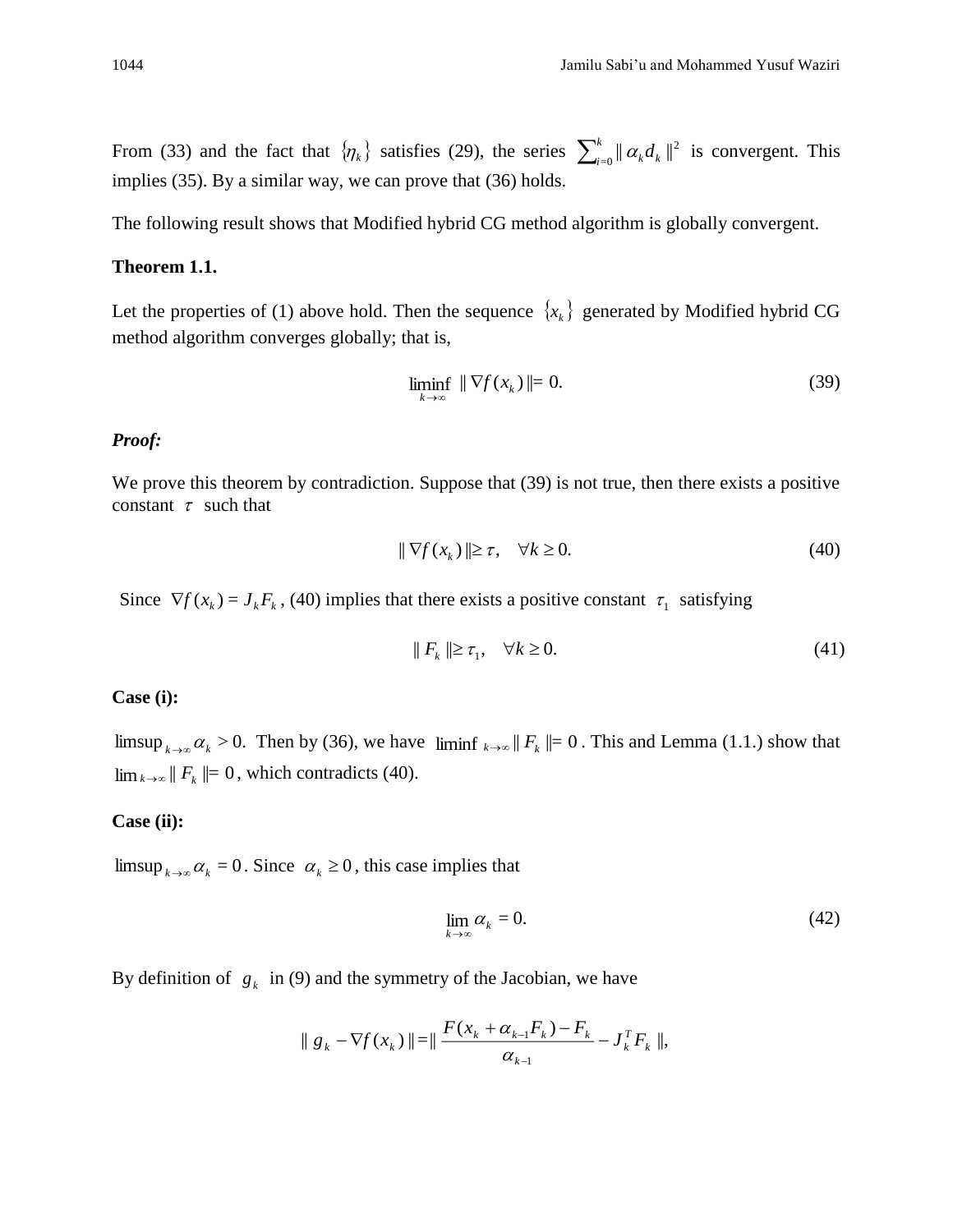$$
= \|\int_{0}^{1} J(x_{k} + t\alpha_{k-1}F_{k}) - J_{k} \, dtF_{k} \|,
$$
\n
$$
\leq LM_{1}^{2}\alpha_{k-1},
$$
\n(43)

where we use (33) and (34) in the last inequality. Equations and/or inequalities (29), (30) and (40) show that there exist a constant  $\tau_2 > 0$  such that

$$
\|g_k\| \ge \tau_2, \quad \forall k \ge 0. \tag{44}
$$

By (9) and (33), we get

$$
\| g_k \| = \int_0^1 J(x_k + t\alpha_{k-1} F_k) F_k dt \| \le M_1 M_2, \quad \forall k \ge 0.
$$
 (45)

From (45) and (34), we obtain

$$
\| y_{k} \| = \| g_{k} - g_{k+1} \|,
$$
  
\n
$$
\leq \| g_{k} - \nabla f(x_{k}) \| + \| g_{k-1} - \nabla f(x_{k-1}) \| + \| \nabla f(x_{k}) - \nabla f(x_{k-1}) \|,
$$
  
\n
$$
\leq LM_{1}^{2} (\alpha_{k-1} + \alpha_{k-2}) + L_{1} \| s_{k-1} \|.
$$
\n(46)

This together with (42) and (36) shows that  $\lim_{k\to\infty} ||y_k|| = 0$ . Clearly  $z_k$  is bounded, and therefore from  $(33)$ ,  $(46)$  and  $(44)$ , we have

$$
|\sigma_{k}| \leq \frac{\| (s_{k} - z_{k})^{T} g_{k+1} \| \| g_{k} \|^{2} + \| z_{k}^{T} s_{k} \| \| g_{k+1} \|^{2}}{\| z_{k}^{T} s_{k} \| \| g_{k+1}^{T} \|} \to 0,
$$
\n(47)

meaning there exists a constant  $\lambda \in (0,1)$  such that for sufficiently large k

$$
|\sigma_k| \le \lambda. \tag{48}
$$

Again, from the definition of our  $\beta_k^*$  we obtain

$$
|\beta_k^{H^*}| \leq (1 - \sigma_k) |\frac{\|g_{k+1}\|^2}{\|g_k\|^2} + |\sigma_k| \frac{\|g_{k+1}^T y_k\|}{\|g_k\|^2} \leq 2M_1 M_2 \|y_k\| \to 0,
$$
 (49)

which implies there exists a constant  $\rho \in (0,1)$  such that for sufficiently large k

$$
|\beta_k^{H^*}| \le \rho. \tag{50}
$$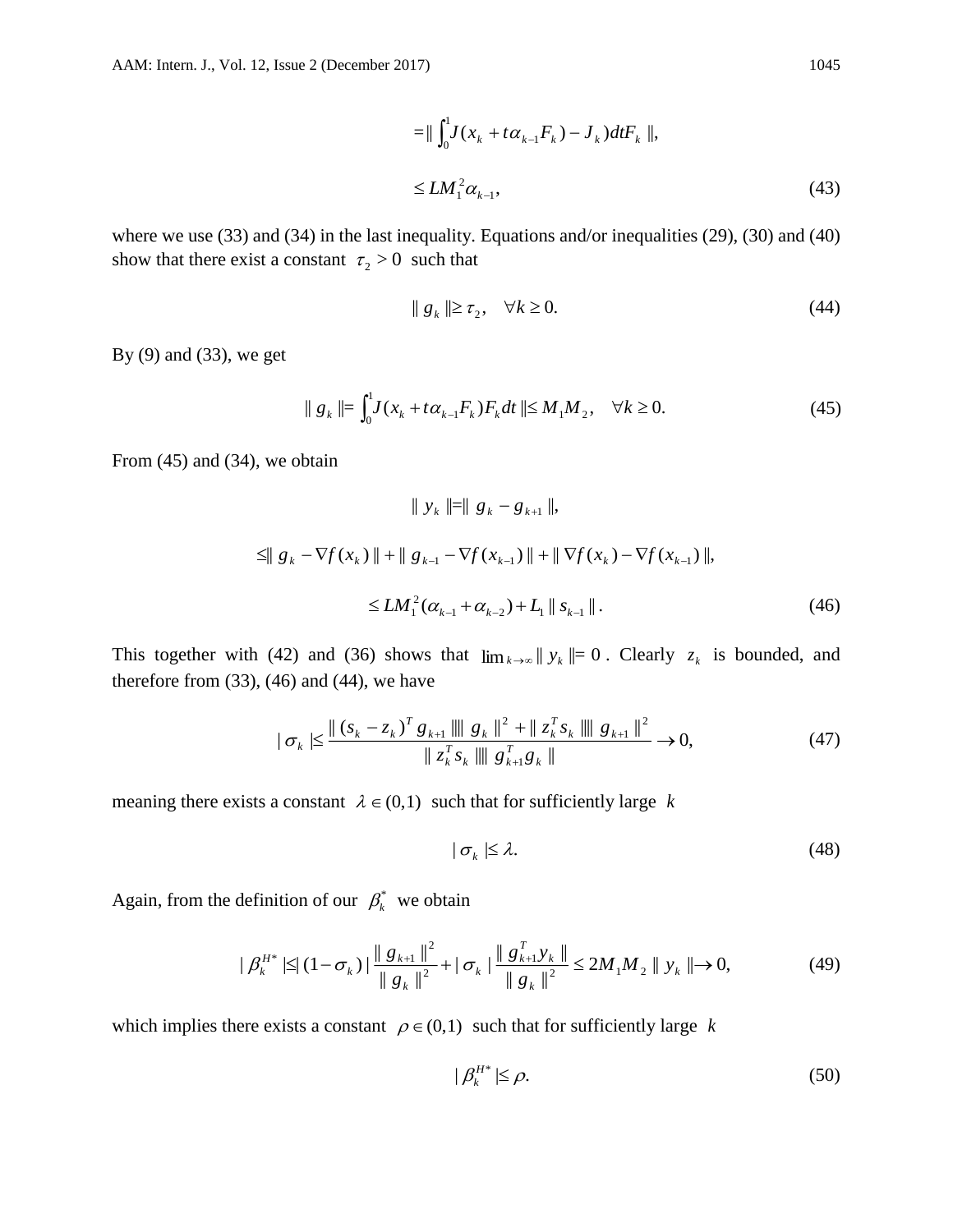Without loss of generality, we assume that the above inequalities hold for all  $k \geq 0$ . Then we get

$$
\| d_{k+1} \| \le \| g_{k+1} \| + | \beta_k^{H^*} \| d_k \| \le \lambda M_1 M_2 + \rho \| d_k \|,
$$
\n(51)

which shows that the sequence  $\{d_{k+1}\}\)$  is bounded. Since  $\lim_{k\to\infty} \alpha_k = 0$ , then  $\alpha_k = \frac{d_n}{r}$  $\frac{1}{k} = \frac{\alpha_k}{k}$  $\alpha_k = \frac{\alpha_k}{\alpha_k}$  does not satisfy (30), namely

$$
f(x_k + \alpha_k d_k) > f(x_k) - \omega_1 \| \alpha_k F(x_k) \|^2 - \omega_2 \| \alpha_k d_k \|^2 + \eta_k f(x_k),
$$
 (52)

which implies that

$$
\frac{f(x_k + \alpha_k d_k) - f(x_k)}{\alpha_k} > -\omega_1 \| \alpha_k F(x_k) \|^2 - \omega_2 \| \alpha_k d_k \|^2. \tag{53}
$$

By the Mean Value Theorem, there exists  $\delta_k \in (0,1)$  such that

$$
\frac{f(x_k + \alpha_k d_k) - f(x_k)}{\alpha_k} = \nabla f(x_k + \delta_k \alpha_k d_k)^T d_k.
$$
\n(54)

Since  $\{x_k\} \subset \Omega$  is bounded, without loss of generality, we assume  $x_k \to x^*$ . By (9) and (25), we have

$$
\lim_{k \to \infty} d_{k+1} = -\lim_{k \to \infty} g_{k+1} + \lim_{k \to \infty} \beta_k^{H^*} d_k = -\nabla f(x^*),
$$
\n(55)

where we use (49), (30) and the fact that the sequence  $\{d_{k+1}\}\)$  is bounded. On the other hand, we have

$$
\lim_{k \to \infty} \nabla f(x_k + \delta_k \alpha_k d_k) = \nabla f(x^*).
$$
\n(56)

Hence, from (53) - (56), we obtain  $-\nabla f(x^*)^T \nabla f(x^*) \ge 0$ , which means  $\|\nabla f(x^*)\| = 0$ . This contradicts (40). The proof is then completed.

### **4. Numerical results**

In this section, we compare the performance of our method for solving nonlinear Equation (1) with norm descent conjugate gradient method for symmetric nonlinear equations (Xia, et al (2016)).

• Modified hybrid CG method (MHCG): We set  $\omega_1 = \omega_2 = 10^{-4}$ ,  $\alpha_0 = 0.01$ ,  $r = 0.3$  and  $\eta_k = \frac{1}{(k+1)^2}$ .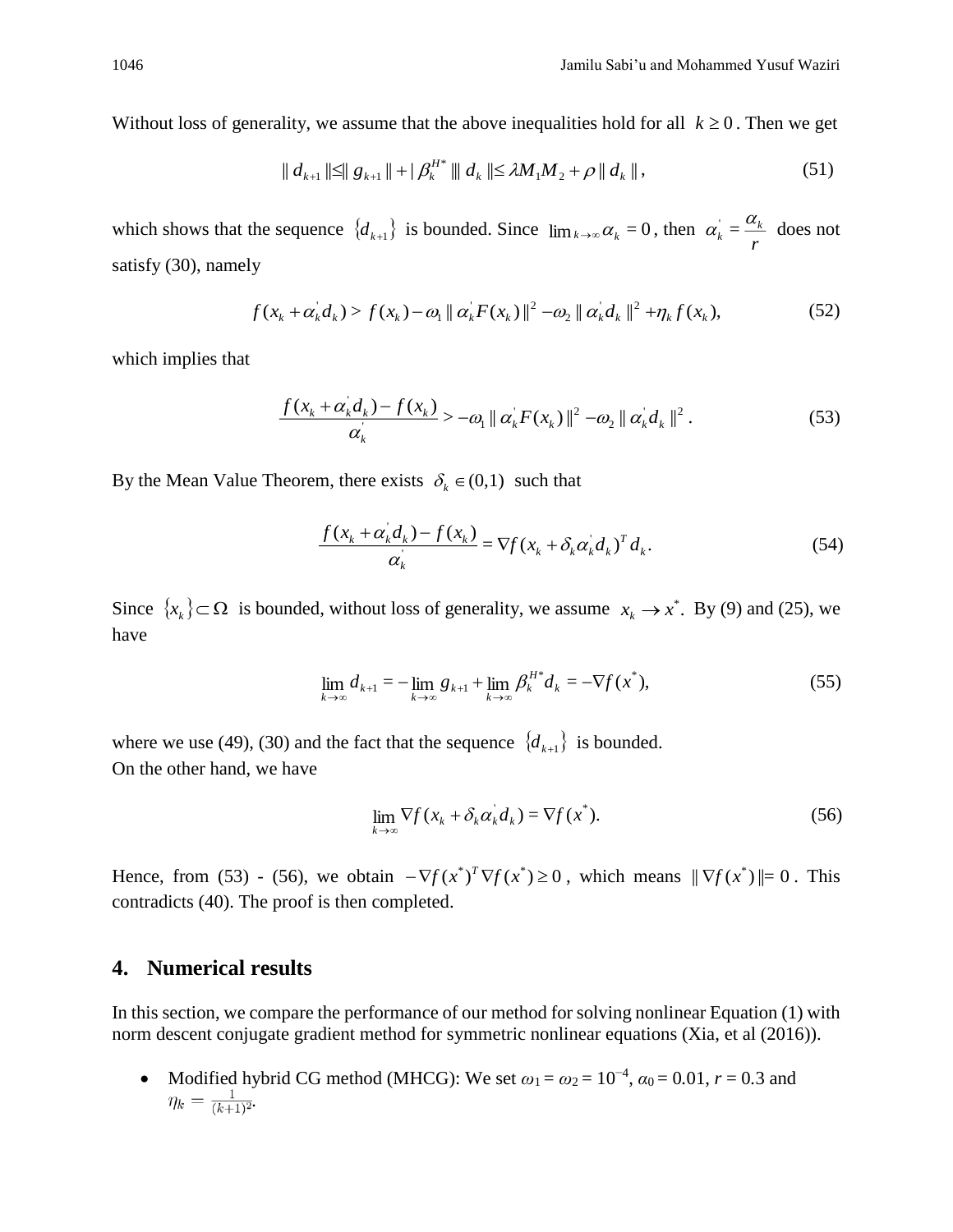• For the norm descent (NDCG) conjugate gradient method for symmetric nonlinear equations, we set $\xi = 10$ ,  $\rho = 0.3$ ,  $\delta = 0.001$ ,  $\eta_k = \frac{1}{(k+1)^2}$  and  $\theta = 0.2$ .

The code for both MHCGM and NDCGM methods were written in Matlab 7.4 R2010a and run on a personal computer 1.8 GHz CPU processor and 4 GB RAM memory. We stopped the iteration if the total number of iterations exceeds 2000 or  $||F_k|| \le 10^{-4}$ . We use "-" to represent failure due one of the following:

Memory requirement

- (i) Number of iteration exceed 2000.
- (ii) If  $||F_k||$  is not a number (NaN).

We tested the methods on ten test problems with different initial points and values. Problem 2-7 are from (Zhou and Shen (2015)) while problems 1, 8, and 10 are from (La Cruz (2006)).

#### **Problem 1.**

The strictly convex function:

$$
F_i(x) = e^{x_i} - 1; \ i = 2, \dots, n
$$

**Problem 2.**

$$
F_1(x) = x_1(x_1^2 + x_2^2) - 1
$$
  
\n
$$
F_i(x) = x_i(x_{i-1}^2 + 2x_i^2 + x_{i+1}^2) - 1; \quad i = 1, 2, ..., n - 1
$$
  
\n
$$
F_n(x) = x_n(x_{n-1} + x_n^2).
$$

**Problem 3.**

(*n* is multiple of 3) for 
$$
i = 1, 2, ..., n/3
$$
.  
\n
$$
F_{3i-2}(x) = x_{3i-2}x_{3i-1} - x_{3i}^2 - 1,
$$
\n
$$
F_{3i-1}(x) = x_{3i-2}x_{3i-1}x_{3i} - x_{3i-2}^2 + x_{3i-1}^2 - 2,
$$
\n
$$
F_3i(x) = e^{-x_{3i-2}} - e^{-x_{3i-1}}
$$

#### **Problem 4.**

The variable band function:

$$
F_1(x) = -2x_1^2 + 3x_1 - 2x_2 + 0.5x_3 + 1
$$
  
\n
$$
F_i(x) = -2x_i^2 + 3x_i - x_{i-1} - 1.5x_{i+1} + 1 \text{ for } i = 2, 3, ..., n-1
$$
  
\n
$$
F_n(x) = -2x_n^2 + 3x_n - 0.5x_{n-1} + 1
$$

#### **Problem 5.**

The Exponential function: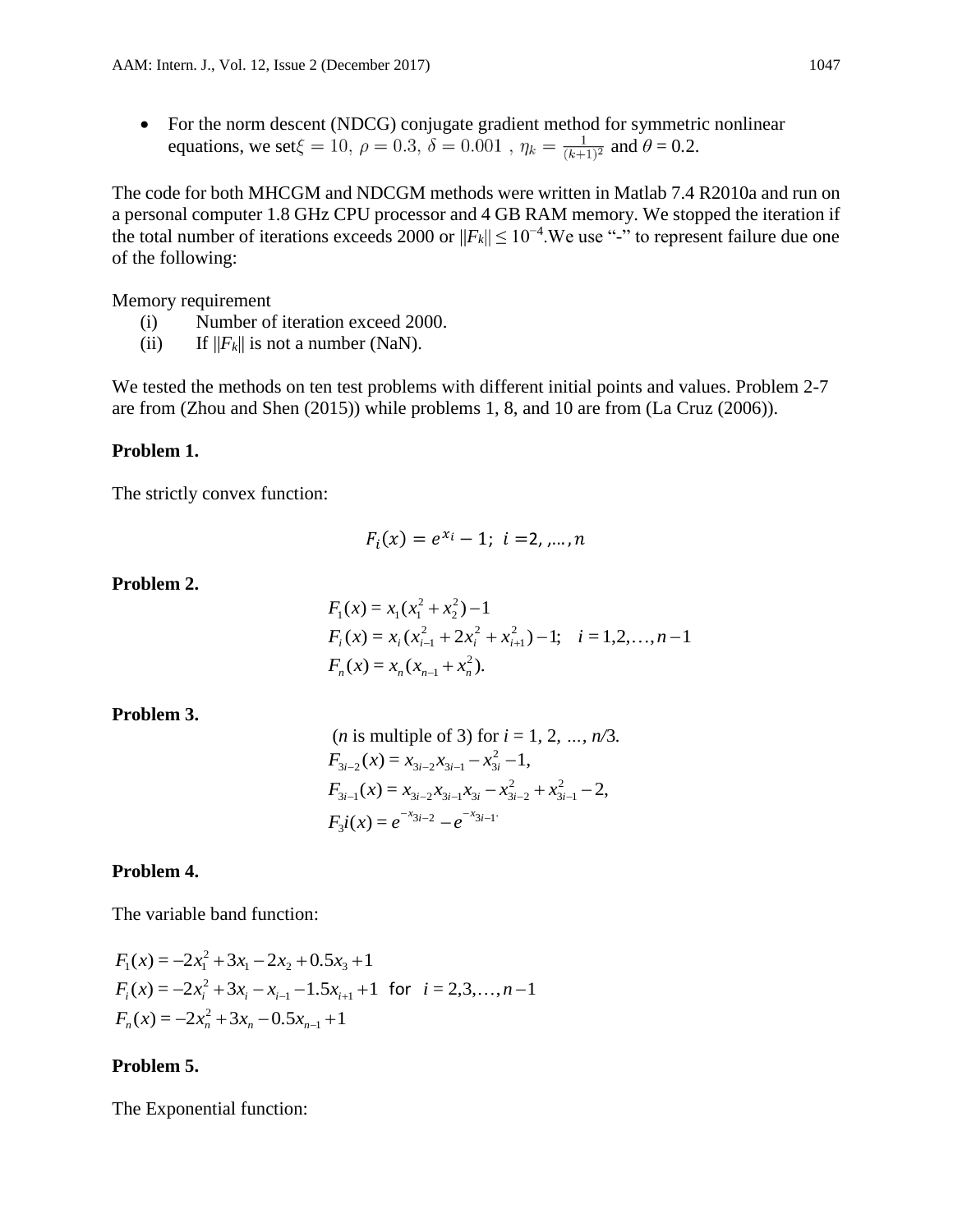$$
F_i(x) = \frac{i}{10} (1 - x_i^2 - e^{-x_i^2}) \quad ; 1, 2, \dots, n-1
$$

$$
F_n(x) = \frac{n}{10} (1 - e^{-x_n^2}).
$$

#### **Problem 6.**

Trigonometric Function:

$$
F_i(x) = 2(n + i(1 - \cos x_i) - \sin x_i - \sum_{j=1}^n \cos x_j)(2\sin x_i - \cos x_i) \text{ for } i = 1, 2, ..., n
$$

## **Problem 7.**

$$
F(x) = \begin{pmatrix} 2 & -1 & & & \\ -1 & 2 & -1 & & \\ & \ddots & \ddots & \ddots & \\ & & \ddots & \ddots & -1 \\ & & & -1 & 2 \end{pmatrix} x + (e_1^x - 1, \dots, e_n^x - 1)^T.
$$

#### **Problem 8.**

The discretized Chandrasehar's H-equation:

$$
F_i(x) = x_i - (1 - \frac{c}{2n} \sum_{j=1}^n \frac{\mu_i x_j}{\mu_i + \mu_j})^{-1}, \quad \text{for } i = 1, 2, \dots, n,
$$

with  $c \in [0,1)$  and  $\mu = \frac{1}{\sqrt{2\pi}}$ ,  $=\frac{i-0.5}{n}$ *i*  $\mu = \frac{1}{\lambda}$ , for  $1 \le i \le n$ . (In our experiment we take  $c = 0.9$ ).

### **Problem 9.**

The Hanbook function:

$$
F_i(x) = 0.05(x_i - 1) + 2\sin(\sum_{j=1}^n (x_j - 1) + \sum_{j=1}^n (x_j - 1)^2 (1 + 2(x_i - 1)) + 2\sin(\sum_{j=1}^n (x_j - 1)),
$$
  
for  $i = 1, 2, ..., n$ .

### **Problem 10.**

The Singular function: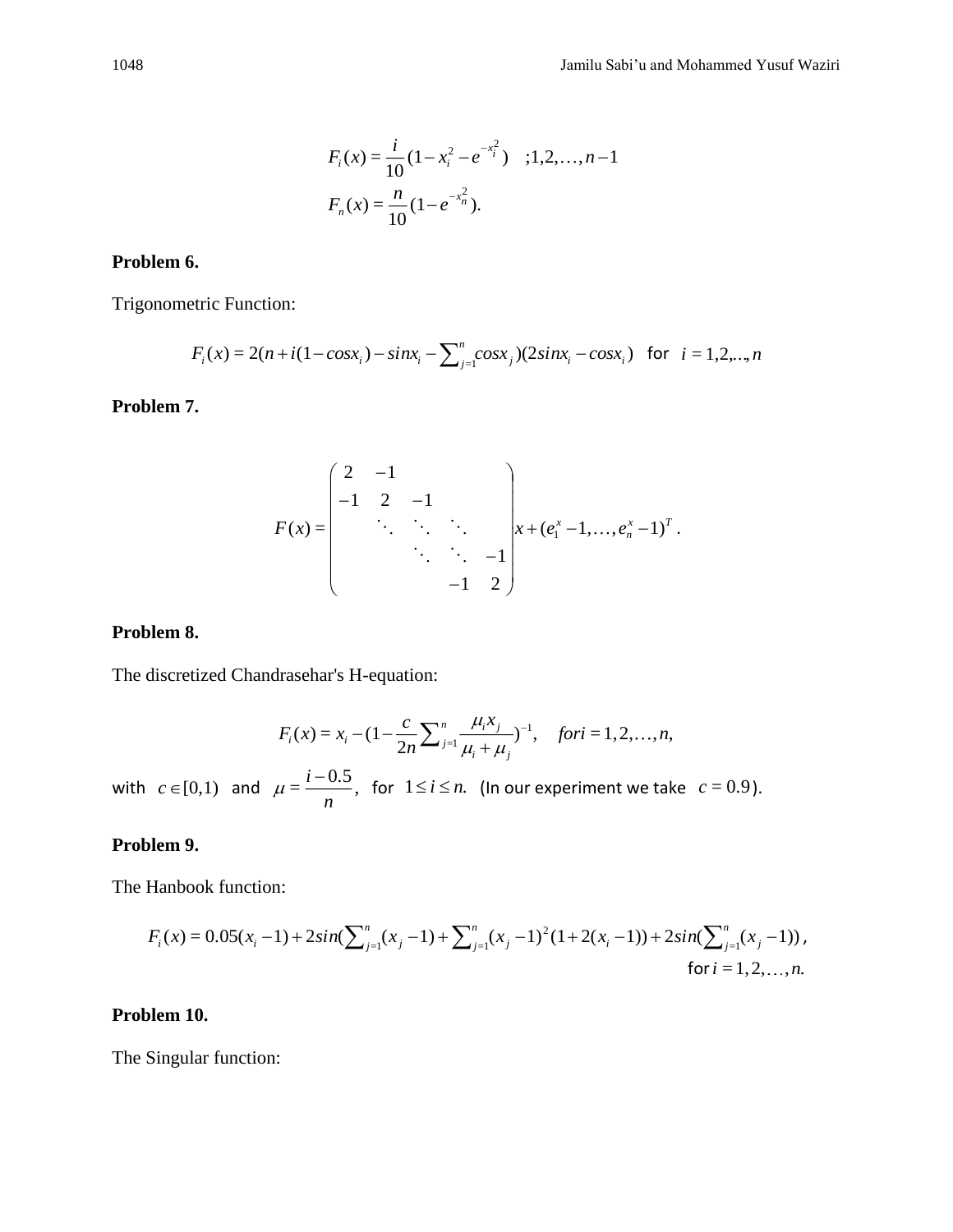$$
F_1(x) = \frac{1}{3}x_1^3 + \frac{1}{2}x_2^2,
$$
  
\n
$$
F_i(x) = -\frac{1}{2}x_i^2 + \frac{i}{3}x_i^3 + \frac{1}{2}x_{i+1}^2, \quad i = 2,3,...,n-1,
$$
  
\n
$$
F_n(x) = -\frac{1}{2}x_n^2 + \frac{n}{3}x_n^3.
$$

**Table 1**. Numerical comparison of MHCG and NDCG methods, where  $e = \text{ones}(n, 1)$ 

|                |                |             |                  | <b>MHCG</b> |                             |      | <b>NDCG</b> |                             |
|----------------|----------------|-------------|------------------|-------------|-----------------------------|------|-------------|-----------------------------|
| Problem<br>(P) | X <sub>0</sub> | $\mathbf n$ | Iter             | Time(s)     | $\vert\vert^{Fk}\vert\vert$ | Iter | Time(s)     | $\vert\vert^{Fk}\vert\vert$ |
| p1             | 0.1e           | 10          | 5                | 0.004152    | 2.4960E-05                  | 235  | 0.251744    | 3.1176E-05                  |
|                |                | 50          | $\sqrt{5}$       | 0.004607    | 5.5812E-05                  | 230  | 0.282388    | 1.2279E-05                  |
|                |                | 100         | $\boldsymbol{7}$ | 0.009444    | 3.6665E-05                  | 312  | 0.37925     | 7.7940E-05                  |
|                |                | 500         | $\overline{4}$   | 0.01209     | 1.4583E-05                  | 204  | 0.383154    | 6.1127E-05                  |
|                |                | 1000        | $\mathfrak s$    | 0.018002    | 8.7573E-06                  | 135  | 0.372201    | 6.1921E-05                  |
|                |                | 5000        | $\sqrt{5}$       | 0.112358    | 3.7836E-05                  | 74   | 0.73449     | 1.0212E-05                  |
|                |                | 10000       | $\overline{9}$   | 0.221436    | 2.0444E-05                  | 285  | 5.00552     | 9.2574E-05                  |
|                |                | 50000       | $\tau$           | 0.812091    | 3.4157E-06                  | 367  | 20.626543   | 9.4568E-05                  |
|                |                | 100000      | $\boldsymbol{7}$ | 1.417428    | 4.8325E-06                  | 385  | 34.784479   | 9.0007E-05                  |
|                |                | 500000      | $\tau$           | 7.595506    | 1.0807E-05                  | 89   | 71.106104   | 1.9135E-05                  |
|                |                | 1000000     | $\boldsymbol{7}$ | 18.224465   | 1.5284E-05                  | 277  | 406.040124  | 9.4690E-05                  |
|                | ${\rm e}$      | 10          | 19               | 0.01448     | 1.1763E-05                  |      |             |                             |
|                |                | 100         | 21               | 0.030856    | 5.1622E-05                  |      |             |                             |
|                |                | 500         | 25               | 0.045411    | 2.8848E-05                  |      |             |                             |
|                |                | 1000        | 25               | 0.06173     | 4.0994E-05                  |      |             |                             |
|                |                | 10000       | 32               | 0.466721    | 2.3620E-05                  |      |             |                             |
|                |                | 100000      | 47               | 4.960312    | 8.7077E-05                  |      |             |                             |
|                |                | 1000000     | 63               | 72.485452   | 7.3879E-05                  |      |             |                             |
| p2             | ${\bf e}$      | 10          | 79               | 0.111057    | 9.3580E-05                  | 168  | 0.289391    | 6.8854E-06                  |
|                |                | 50          | 84               | 0.116964    | 9.9343E-05                  | 185  | 0.336684    | 9.4672E-05                  |
|                |                | 500         | 107              | 0.286147    | 8.8335E-05                  | 135  | 0.381733    | 7.1119E-05                  |
|                |                | 1000        | 226              | 1.30509     | 9.8852E-05                  | 157  | 0.623079    | 8.8394E-05                  |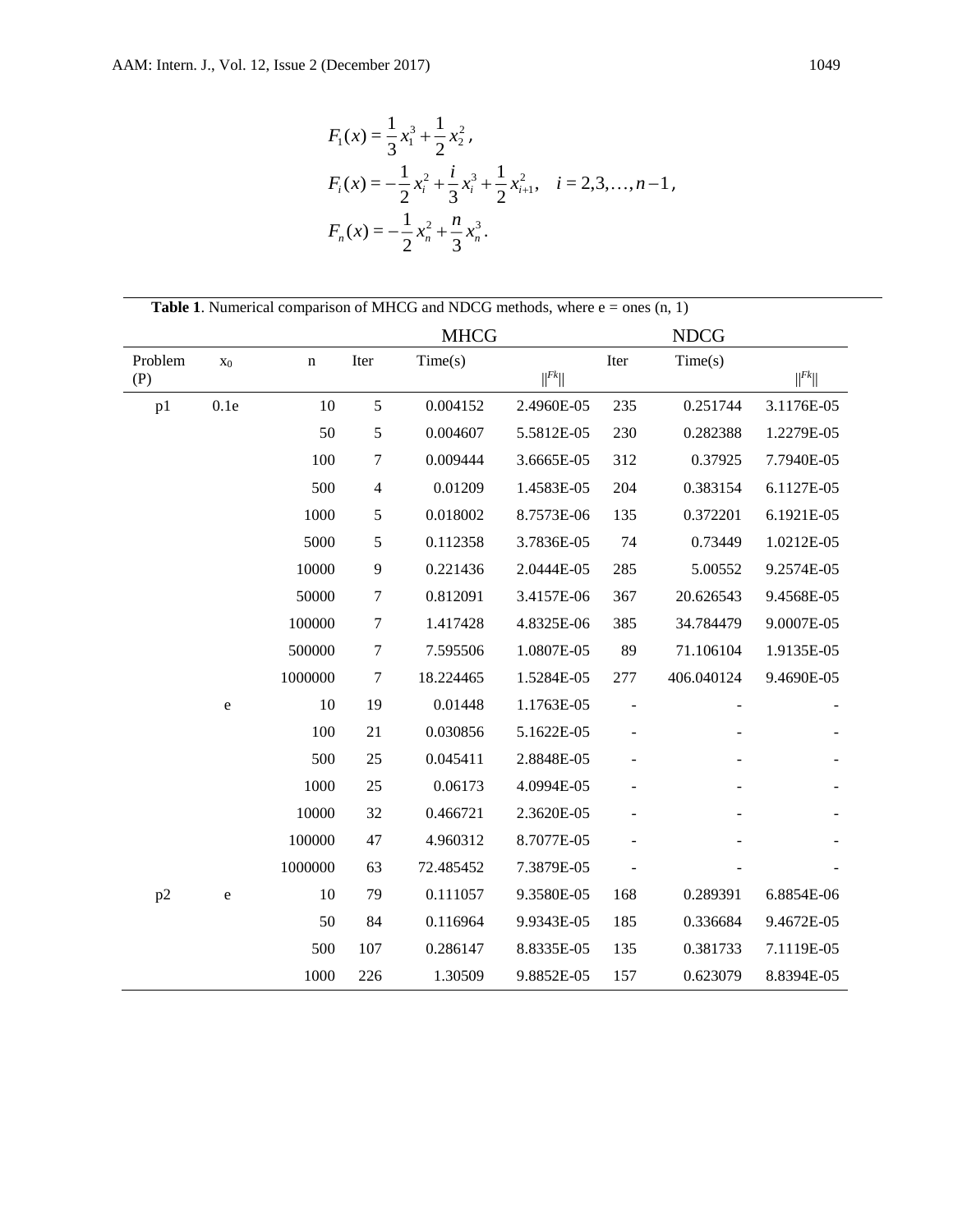| Table 1.<br>continued |                                   |             |         | <b>MHCG</b> |                             |      | <b>NDCG</b> |                             |
|-----------------------|-----------------------------------|-------------|---------|-------------|-----------------------------|------|-------------|-----------------------------|
| Problem (P)           | X <sub>0</sub>                    | $\mathbf n$ | Iter    | Time(s)     | $\vert\vert^{Fk}\vert\vert$ | Iter | Time(s)     | $\vert\vert^{Fk}\vert\vert$ |
|                       | $\rm e$                           | 5000        | 155     | 2.963333    | 9.6521E-05                  | 292  | 4.814973    | 1.3971E-05                  |
|                       | 0.1e                              | 10          | 46      | 0.073089    | 8.9342E-05                  | 223  | 0.374284    | 3.0425E-05                  |
|                       |                                   | 100         | 59      | 0.076713    | 9.8640E-05                  | 228  | 0.432298    | 1.7266E-05                  |
|                       |                                   | 500         | 51      | 0.127444    | 9.6700E-05                  | 219  | 0.62414     | 4.2528E-05                  |
|                       |                                   | 1000        | 58      | 0.175864    | 8.4562E-05                  | 377  | 1.437893    | 8.7058E-05                  |
|                       |                                   | 5000        | 55      | 0.725417    | 9.7917E-05                  | 146  | 2.101225    | 2.8329E-05                  |
|                       |                                   | 10000       | 71      | 1.58523415  | 9.9975E-05                  | 210  | 5.408932    | 2.6493E-05                  |
|                       |                                   |             |         |             |                             |      |             |                             |
| p3                    | $\mathbf{e}% _{t}\left( t\right)$ | 10          | $\,8\,$ | 0.024324    | 2.9125E-05                  | 233  | 0.47707     | 3.5503E-05                  |
|                       |                                   | 50          | 10      | 0.023204    | 2.0405E-05                  | 118  | 0.266849    | 3.3633E-05                  |
|                       |                                   | 100         | 10      | 0.028512    | 2.9305E-05                  | 169  | 0.388876    | 3.1052E-05                  |
|                       |                                   | 500         | 10      | 0.033674    | 2.0351E-05                  | 177  | 0.597558    | 3.3359E-05                  |
|                       |                                   | 1000        | 10      | 0.063004    | 2.7138E-05                  | 133  | 0.64563     | 3.9039E-05                  |
|                       |                                   | 5000        | 11      | 0.24179     | 2.0352E-05                  | 270  | 4.367515    | 1.0791E-06                  |
|                       |                                   | 10000       | 11      | 0.355453    | 2.8786E-05                  | 210  | 6.300244    | 8.5089E-05                  |
|                       |                                   | 50000       | 12      | 1.452452    | 5.6790E-05                  | 163  | 20.954907   | 1.0481E-06                  |
|                       |                                   | 100000      | 12      | 2.927537    | 8.0315E-05                  | 32   | 8.758414    | 2.5414E-05                  |
|                       |                                   | 500000      | 14      | 23.389424   | 2.4469E-05                  | 286  | 491.747866  | 4.2218E-05                  |
| p4                    | 0.01e                             | 10          | 33      | 0.04127     | 3.5860E-05                  | 79   | 0.149806    | 4.8545E-05                  |
|                       |                                   | 500         | 47      | 0.140095    | 7.5112E-05                  | 214  | 0.633073    | 9.7820E-05                  |
|                       |                                   | 5000        | 33      | 0.482501    | 6.0489E-05                  | 186  | 2.856924    | 9.1662E-05                  |
|                       |                                   | 10000       | 34      | 0.895003    | 9.1386E-05                  | 281  | 8.228554    | 7.6931E-05                  |
|                       |                                   |             |         |             |                             |      |             |                             |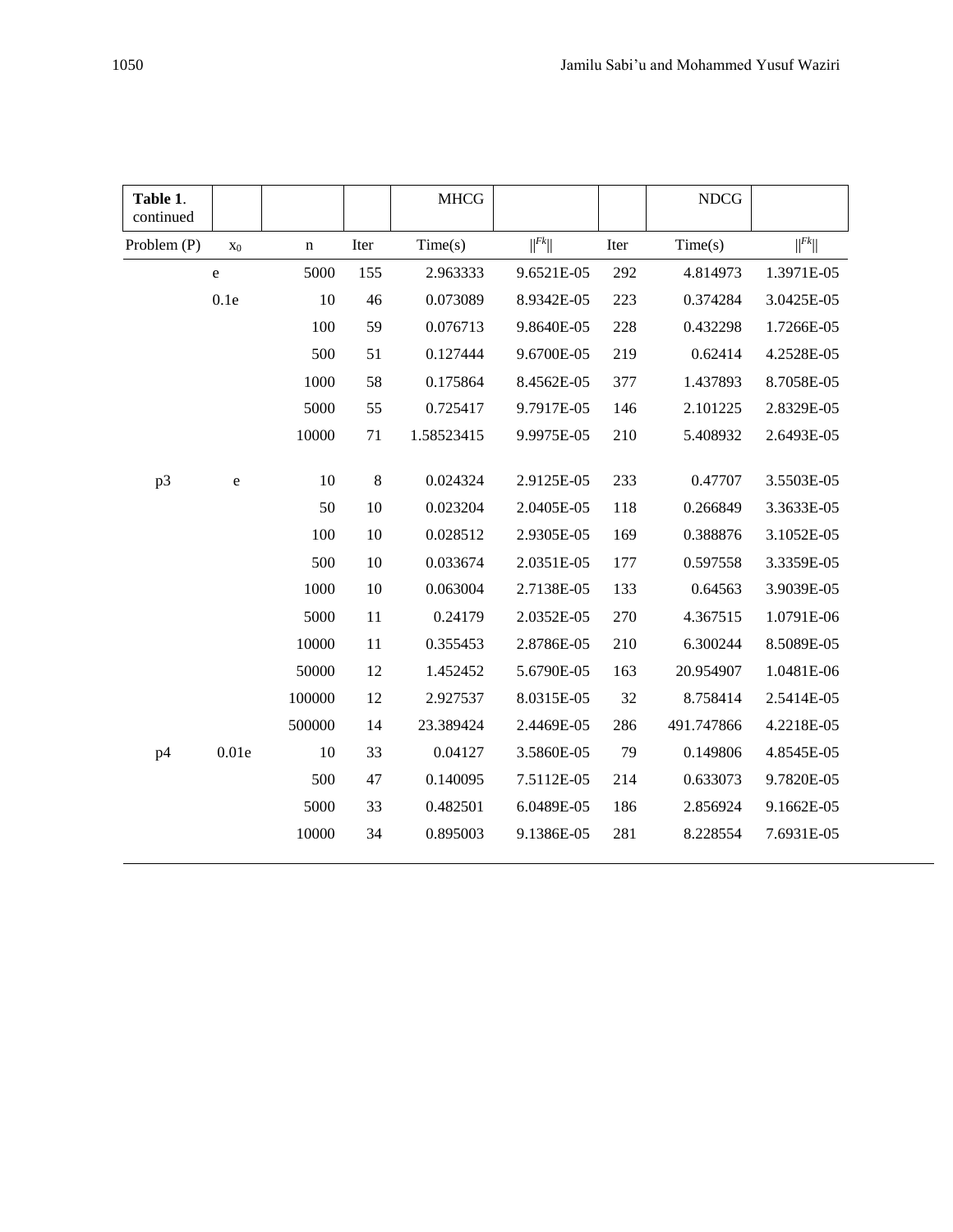| Table 1.<br>continued |                   |             |                | <b>MHCG</b> |                   |                          | <b>NDCG</b> |                             |
|-----------------------|-------------------|-------------|----------------|-------------|-------------------|--------------------------|-------------|-----------------------------|
| Problem (P)           | X <sub>0</sub>    | $\mathbf n$ | Iter           | Time(s)     | $\Vert^{Fk}\Vert$ | Iter                     | Time(s)     | $\vert\vert^{Fk}\vert\vert$ |
|                       | $0.001\mathrm{e}$ | 10          | 35             | 0.060447    | 8.4854E-05        | 177                      | 0.326855    | 4.7498E-05                  |
|                       |                   | 50          | 46             | 0.083761    | 8.0748E-05        | 255                      | 0.495556    | 3.8617E-05                  |
|                       |                   | 500         | 41             | 0.125483    | 4.9550E-05        | 379                      | 1.092658    | 6.3674E-05                  |
|                       |                   | 1000        | 41             | 0.166901    | 8.5368E-05        | 139                      | 0.599892    | 5.6769E-05                  |
|                       |                   | 5000        | 29             | 0.460581    | 7.2133E-05        | 392                      | 5.754014    | 5.6338E-05                  |
|                       |                   | 10000       | 35             | 0.90796     | 6.7369E-05        | 280                      | 8.174312    | 9.4021E-05                  |
|                       |                   | 20000       | 34             | 1.700239    | 8.2940E-05        | 231                      | 12.645075   | 9.8815E-05                  |
|                       |                   | 50000       | 45             | 5.844213    | 8.5623E-05        | 277                      | 37.495468   | 9.1351E-05                  |
|                       |                   |             |                |             |                   |                          |             |                             |
| p <sub>5</sub>        | ${\bf e}$         | 10          | 133            | 0.10697     | 9.9772E-05        |                          |             |                             |
|                       |                   | 50          | 55             | 0.04746     | 9.9431E-05        | $\overline{7}$           | 0.016028    | 7.4037E-06                  |
|                       |                   | 100         | 43             | 0.053795    | 9.8712E-05        | 20                       | 0.040105    | 9.9909E-05                  |
|                       |                   | 500         | 18             | 0.036476    | 9.7176E-05        | 13                       | 0.053968    | 9.0816E-05                  |
|                       |                   | 1000        | 15             | 0.068315    | 9.7219E-05        | $\overline{\phantom{a}}$ |             |                             |
|                       |                   | 5000        | $\overline{4}$ | 0.215689    | 7.6433E-05        |                          |             |                             |
|                       |                   | 15000       | $\overline{4}$ | 0.330219    | 7.2615E-06        |                          |             |                             |
|                       |                   | 30000       | 3716           | 4.827528    | 7.2792E-05        |                          |             |                             |
|                       |                   | 50000       | 11             | 1.583376    | 2.8123E-05        |                          |             |                             |
|                       |                   | 100000      | 96             | 55.04375    | 8.2132E-08        |                          |             |                             |
|                       | 0.1e              | 1000        | 13             | 0.051755    | 9.1051E-05        | 12                       | 0.066409    | 7.1595E-05                  |
|                       |                   | 5000        | 9              | 0.169597    | 7.0957E-05        |                          |             |                             |
|                       |                   | 20000       | 8              | 0.461551    | 2.7286E-05        |                          |             |                             |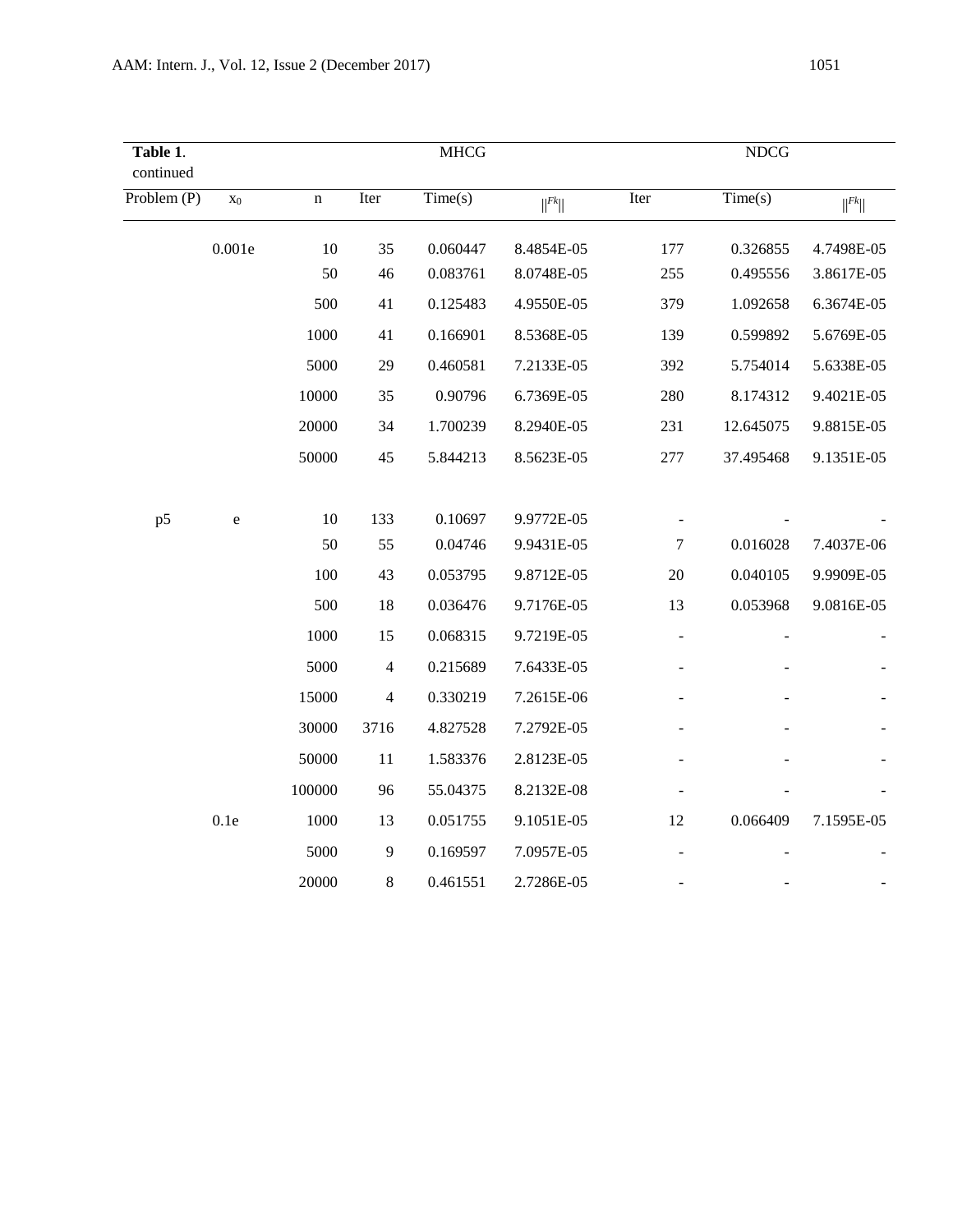| Table 1.    |                |             |            | <b>MHCG</b> |                             |                          | ${\rm NDCG}$ |                             |
|-------------|----------------|-------------|------------|-------------|-----------------------------|--------------------------|--------------|-----------------------------|
| continued   |                |             |            |             |                             |                          |              |                             |
| Problem (P) | X <sub>0</sub> | $\mathbf n$ | Iter       | Time(s)     | $\vert\vert^{Fk}\vert\vert$ | Iter                     | Time(s)      | $\vert\vert^{Fk}\vert\vert$ |
|             |                |             |            |             |                             |                          |              |                             |
|             |                | 1000        | 13         | 0.051755    | 9.1051E-05                  | 12                       | 0.066409     | 7.1595E-05                  |
|             |                | 5000        | 9          | 0.169597    | 7.0957E-05                  |                          |              |                             |
|             |                | 20000       | $\,8\,$    | 0.461551    | 2.7286E-05                  |                          |              |                             |
|             |                | 50000       | 6          | 0.866973    | 5.2762E-07                  |                          |              |                             |
|             |                |             |            |             |                             |                          |              |                             |
| p6          | ${\bf E}$      | 10          | 13         | 0.053413    | 4.7789E-05                  | 177                      | 0.48445      | 2.2000E-05                  |
|             |                | 50          | 18         | 0.071534    | 4.0043E-05                  | 147                      | 0.322498     | 1.3126E-05                  |
|             |                | 100         | 9          | 0.027004    | 9.5626E-05                  |                          |              |                             |
|             |                | 500         | 22         | 0.914638    | 9.2132E-05                  |                          |              |                             |
|             |                | 5000        | 14         | 2.293433    | 4.2411E-06                  |                          |              |                             |
|             |                |             |            |             |                             |                          |              |                             |
|             | 0.1e           | 10          | $\sqrt{6}$ | 0.008789    | 4.0631E-05                  | 127                      | 0.230204     | 9.5134E-05                  |
|             |                | 50          | 10         | 0.019359    | 5.1482E-05                  | 213                      | 0.418617     | 8.0372E-05                  |
|             |                | 100         | 14         | 0.066004    | 6.8445E-05                  |                          |              |                             |
|             |                | 500         | 13         | 0.117027    | 4.7709E-05                  |                          |              |                             |
|             |                | 1000        | 17         | 0.57157     | 4.5758E-05                  | 29                       | 0.463226     | 4.7256E-05                  |
|             |                | 5000        | 9          | 0.809446    | 1.5873E-05                  | $\overline{\phantom{0}}$ |              |                             |
| p7          | ${\bf E}$      | 10          | 54         | 0.816463    | 6.5835E-05                  | 124                      | 2.350906     | 8.8127E-05                  |
|             |                | 50          | 60         | 0.912231    | 9.6271E-05                  | 263                      | 5.075185     | 5.0509E-06                  |
|             |                | 100         | 44         | 0.797073    | 9.1718E-05                  | 206                      | 4.682255     | 9.9856E-05                  |
|             |                | 500         | 140        | 5.519014    | 7.5260E-05                  | 232                      | 11.018316    | 3.4086E-05                  |
|             |                | 1000        | 153        | 11.901384   | 7.8253E-05                  | 556                      | 35.780475    | 7.4905E-05                  |
|             |                | 2000        | 209        | 39.099584   | 7.8232E-05                  | $\blacksquare$           |              |                             |
|             |                |             |            |             |                             |                          |              |                             |
|             | 0.1e           | 50          | 51         | 0.758937    | 7.3703E-05                  | 171                      | 3.563202     | 9.4258E-05                  |
|             |                | 100         | 32         | 0.537904    | 8.6058E-05                  | 125                      | 2.956756     | 9.9212E-05                  |
|             |                | 500         | 34         | 1.371598    | 7.0056E-05                  | 288                      | 14.107912    | 2.0809E-05                  |
|             |                | 1000        | 35         | 3.724081    | 8.5141E-05                  | 184                      | 21.638344    | 9.4503E-05                  |
|             |                | 2000        | 39         | 9.942265    | 7.2008E-05                  | 160                      | 39.072358    | 1.9009E-05                  |
|             |                | 5000        | 57         | 63.210408   | 9.0709E-05                  | 226                      | 331.4083     | 4.3878E-05                  |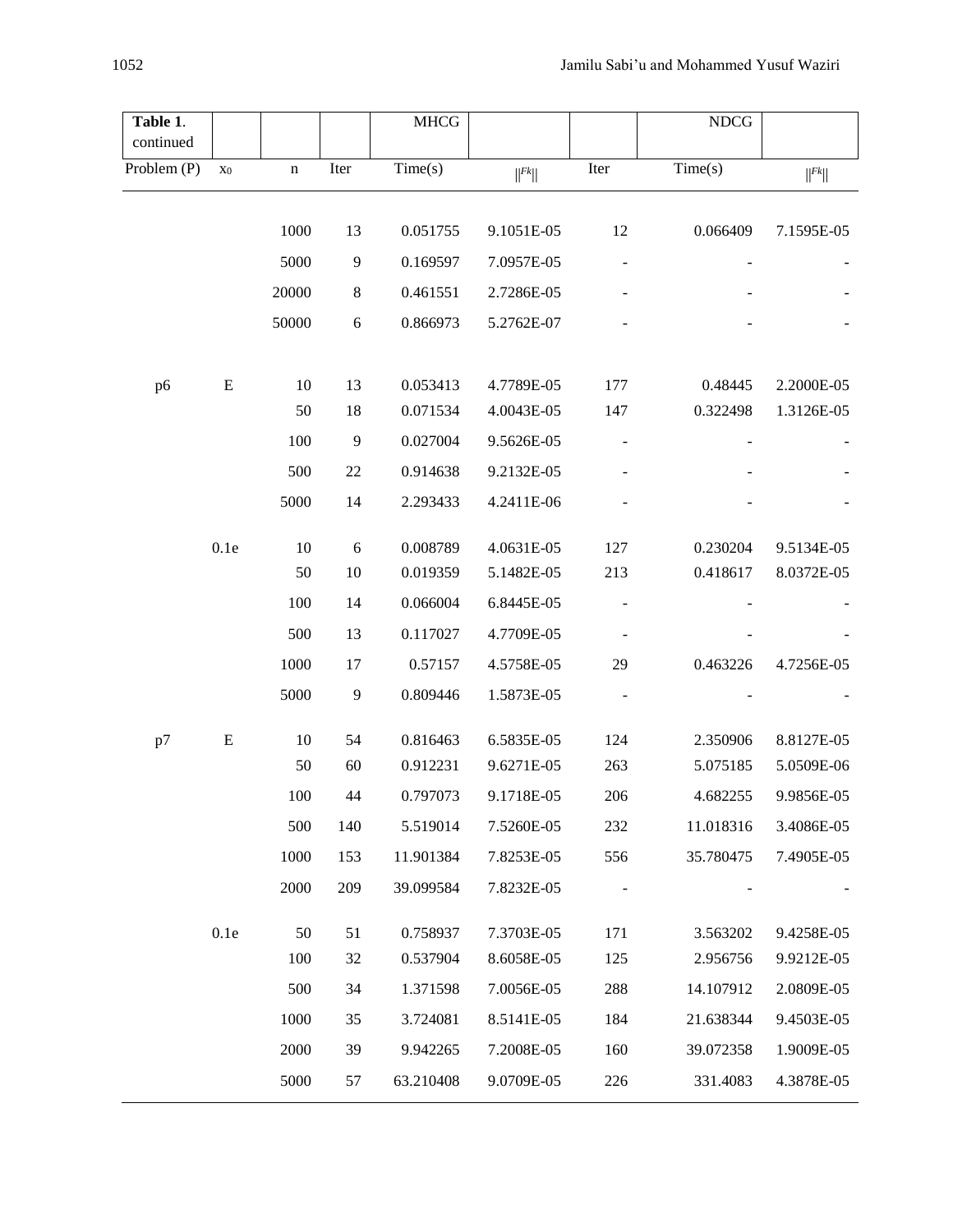| Table 1.<br>continued |             |           |                | <b>MHCG</b> |                             |      | <b>NDCG</b> |                             |
|-----------------------|-------------|-----------|----------------|-------------|-----------------------------|------|-------------|-----------------------------|
| Problem (P)           | $x_0$       | ${\bf N}$ | Iter           | Time(s)     | $\vert\vert^{Fk}\vert\vert$ | Iter | Time(s)     | $\vert\vert^{Fk}\vert\vert$ |
| P8                    | $\mathbf E$ | 10        | 17             | 0.029083    | 7.2091E-05                  | 50   | 0.084757    | 2.3241E-05                  |
|                       |             | 50        | 11             | 0.021257    | 6.8699E-05                  | 74   | 0.141314    | 9.1207E-05                  |
|                       |             | 100       | 10             | 0.016507    | 7.1078E-05                  | 163  | 0.273333    | 4.9044E-05                  |
|                       |             | 500       | 12             | 0.036932    | 4.1607E-05                  | 79   | 0.222944    | 1.1367E-06                  |
|                       |             | 1000      | 12             | 0.051807    | 2.6772E-05                  | 157  | 0.57454     | 5.4836E-05                  |
|                       |             | 5000      | 11             | 0.171281    | 3.4441E-05                  | 154  | 2.255789    | 4.1824E-05                  |
|                       |             | 10000     | 12             | 0.300283    | 5.7333E-05                  | 248  | 6.268214    | 9.8647E-05                  |
|                       |             | 50000     | 13             | 1.480605    | 5.3580E-05                  | 281  | 35.16018    | 9.6746E-05                  |
|                       | 0.1e        | 10        | $\overline{4}$ | 0.03124     | 7.1016E-05                  | 167  | 0.262213    | 5.3532E-05                  |
|                       |             | 50        | 14             | 0.026881    | 5.4923E-06                  | 169  | 0.392761    | 9.1171E-05                  |
|                       |             | 100       | 18             | 0.023023    | 4.3557E-05                  | 160  | 0.291968    | 3.9346E-05                  |
|                       |             | 500       | $\tau$         | 0.027501    | 5.1791E-05                  | 146  | 0.391374    | 1.4168E-05                  |
|                       |             | 1000      | 11             | 0.056615    | 4.1336E-05                  | 151  | 0.565461    | 5.1639E-05                  |
|                       |             | 5000      | 9              | 0.208535    | 6.5285E-05                  | 106  | 1.520818    | 9.6602E-05                  |
|                       |             | 10000     | 10             | 0.343272    | 8.1834E-05                  | 220  | 5.882597    | 8.3914E-05                  |
|                       |             | 50000     | 11             | 1.413084    | 5.6720E-05                  | 115  | 14.40985    | 1.4589E-05                  |
|                       |             | 100000    | 11             | 3.367426    | 8.5590E-05                  | 240  | 70.253769   | 7.7427E-06                  |
| p9                    | 0.1e        | 10        | 56             | 0.169638    | 3.9729E-05                  |      |             |                             |
|                       |             | 100       | 10             | 0.057726    | 5.7167E-05                  |      |             |                             |
|                       |             | 500       | $\,8\,$        | 0.081221    | 8.0811E-06                  |      |             |                             |
|                       | 0.01e       | 10        | 15             | 0.062492    | 7.0866E-05                  |      |             |                             |
|                       |             | 50        | 14             | 0.077303    | 9.8245E-05                  |      |             |                             |
|                       |             | 100       | 19             | 0.115998    | 9.9150E-05                  |      |             |                             |
|                       |             | 200       | 14             | 0.083182    | 3.7953E-05                  |      |             |                             |
| p10                   | 0.01e       | 50        | 171            | 0.176647    | 9.9377E-05                  | 489  | 0.582798    | 9.9980E-05                  |
|                       |             | 100       | 141            | 0.17417     | 9.9845E-05                  | 292  | 0.428702    | 9.9908E-05                  |
|                       |             | 500       | 24             | 0.09636     | 9.9089E-05                  | 107  | 0.384409    | 9.9874E-05                  |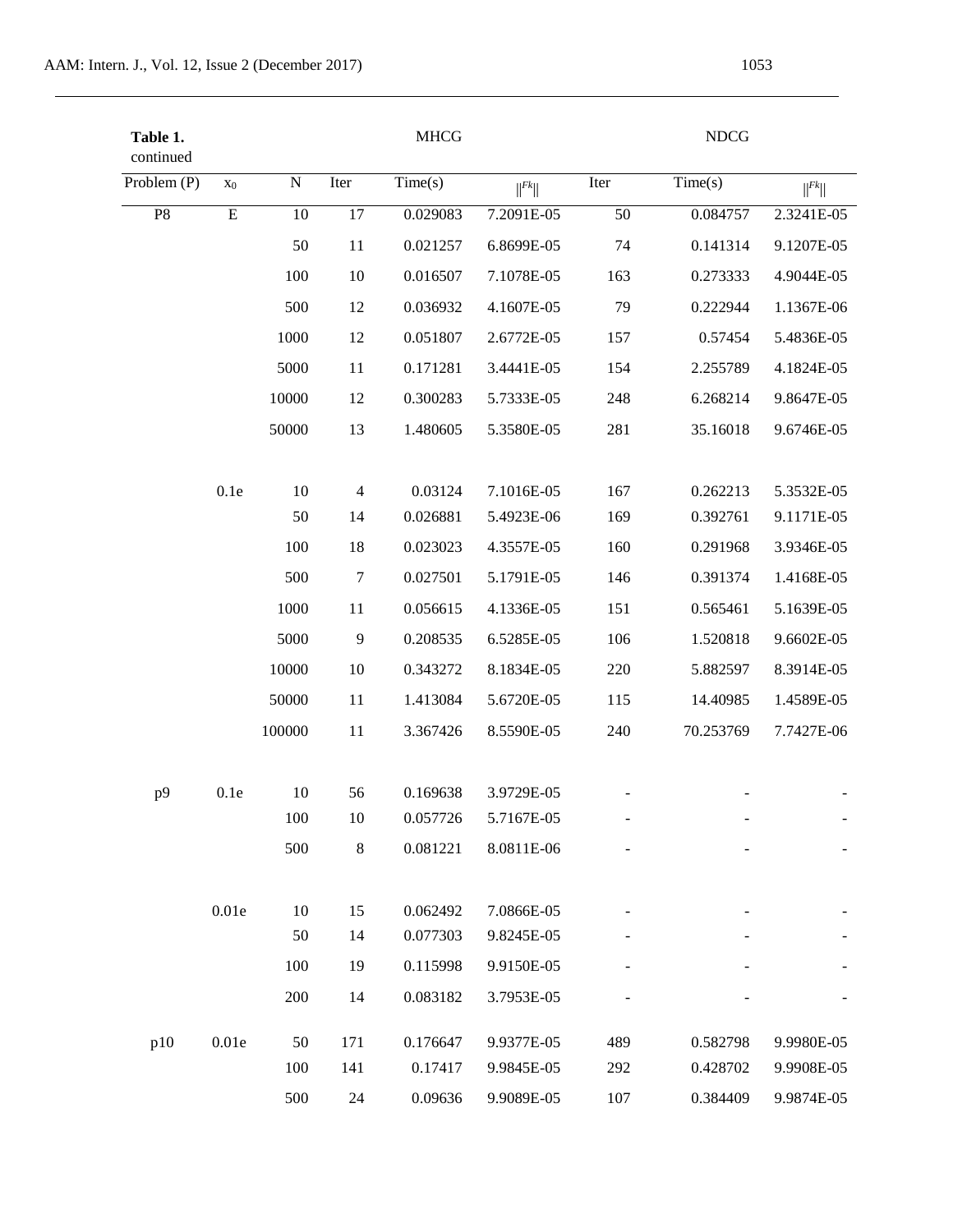

 **Figure 1.** Comparison of the performance of MHCG and NDCG methods (in term of CPU time)



 **Figure 2.** Comparison of the performance of MHCG and NDCG methods (in term of number of iterations)

Table 1 lists the numerical results, where Iter and Time stand for the total number of all iterations and the CPU time in seconds, respectively.  $||F_k||$  is the norm of the residual at the stopping point. One can see that MHCG solves most of the problems successfully while NDCG failed to solve more than 31 test problems, and this is a clear indication that MHCG is more efficient than NDCG compared to the number of iterations and CPU time respectively.

Furthermore, on the average, our  $||F(x_k)||$  is very small, which signifies that the solution obtained is a better approximation of the exact solution compared to the NDCG. However, from Figures 1 and 2 one can easily see that our claim is justified i.e. less number of iteration and CPU time to converge to approximate solution.

It is important to mention that in this paper  $\beta_k^{H_*}$  is obtained using the convex combination of  $\beta_k^{FR}$ and  $\beta_k$ <sup>*PRP, which* is quite different from our method (waziri and Sabi'u (2015)), where  $\beta_k$  was</sup> obtained by combining Birgin and Mart´*i*nez direction with classical Newton direction. However, in this research we proposed a hybridization parameter  $\sigma_k \in [0, 1]$  (24), which will guarantee a good convex combination as suggested by(Andrei (2008).

## **5. Conclusion**

In this paper, we developed effective hybrid conjugate gradient methods based on Andrei's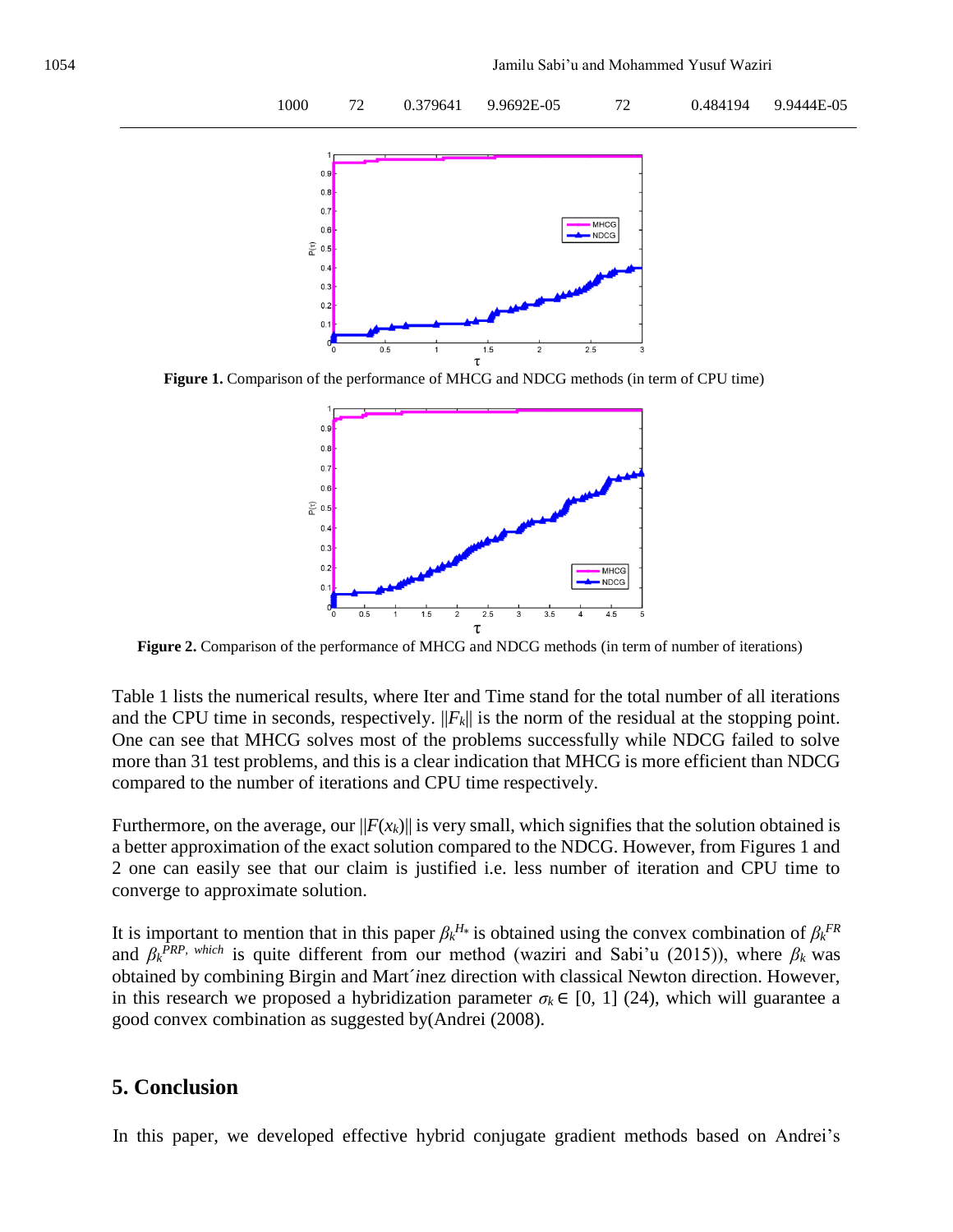approach of hybridizing CG parameters using well-known convex combination as in (Andrei (2008), Andrei (2008)). A new convex parameter was proposed using the proposed direction in this paper and the famous Newton direction. A modified secant equation was used in obtaining the hybridization parameter together with the nonnegative restriction of the conjugate gradient parameter as suggested by (Kafaki and Ghanbari (2012)). The proposed method has less number of iterations and CPU time compared to the existing algorithms. In addition, the interesting aspect of method is that, the method is a fully derivative-free iterative procedure with global convergence property under some reasonable conditions. Numerical comparisons using a set of large-scale test problems show that the proposed method is very promising. However, to extend the method to general smooth and non-smooth nonlinear equations will be our further research.

#### **REFERENCES**

- Andrei, N. (2008). Another hybrid conjugate gradient algorithm for unconstrained optimization, Numerical Algorithms, Vol. 47, No. 2, pp. 143-156.
- Babaie-Kafaki, S., and Ghanbari, R. (2014). Two hybrid nonlinear conjugate gradient methods based on a modified secant equation, Optimization, Vol. 63, No. 7, pp. 1027-1042.
- Cheng, W., and Chen, Z. (2013). Nonmonotone spectral method for large-scale symmetric nonlinear equations, Numerical Algorithms, Vol. 62, No. 1, pp. 149-162.
- Gu, G. Z., Li, D. H., Qi, L., and Zhou, S. Z. (2002). Descent directions of quasi-Newton methods for symmetric nonlinear equations, SIAM Journal on Numerical Analysis, Vol.40, No. 5, pp. 1763-1774.
- Hager, W. W., and Zhang, H. (2005). A new conjugate gradient method with guaranteed descent and an efficient line search, SIAM Journal on optimization, Vol. 16, No. 1, pp. 170-192.
- La Cruz, W., Martínez, J., and Raydan, M. (2006). Spectral residual method without gradient information for solving large-scale nonlinear systems of equations, Mathematics of Computation, Vol. 75, No. 255, pp. 1429-1448.
- Li, D., and Fukushima, M. (1999). A Globally and Super linearly Convergent Gauss--Newton-Based BFGS Method for Symmetric Nonlinear Equations, SIAM Journal on Numerical Analysis, Vol. 37, No. 1, pp. 152-172.
- Li, D. H., wang Wang, X. L. (2011). A modified Fletcher-Reeves-type derivative-free method for symmetric nonlinear equations, Numerical Algebra Control Optimization, Vol. 1, No. 1, pp. 71-82.
- Liu, H., Yao, Y., Qian, X., and Wang, H. (2016). Some nonlinear conjugate gradient methods based on spectral scaling secant equations, Computational and Applied Mathematics, Vol. 35, No. 2, pp. 639-651.
- Ortega, J. M., and Rheinboldt, W. C. (2000). *Iterative solution of nonlinear equations in several variables*. Society for Industrial and Applied Mathematics.
- Powell, M. J. (1984). Nonconvex minimization calculations and the conjugate gradient method, Numerical analysis, Vol. 1066, No. 1, pp. 122-141. Springer, Berlin, Heidelberg.
- Romero-Cadava,l E. Spagnuolo, G. Garcia, F.L. Ramos, P.C.A. Suntio, T. and Xiao, W.M. (2013). Grip-connected phovoltaic generation plant components operation, IEEE Industrial electronic magazine, Vol. 7, No. 3, pp. 6-20.
- Sabi'u, J. (2017). Effective Algorithm for Solving Symmetric Nonlinear Equations, Journal of